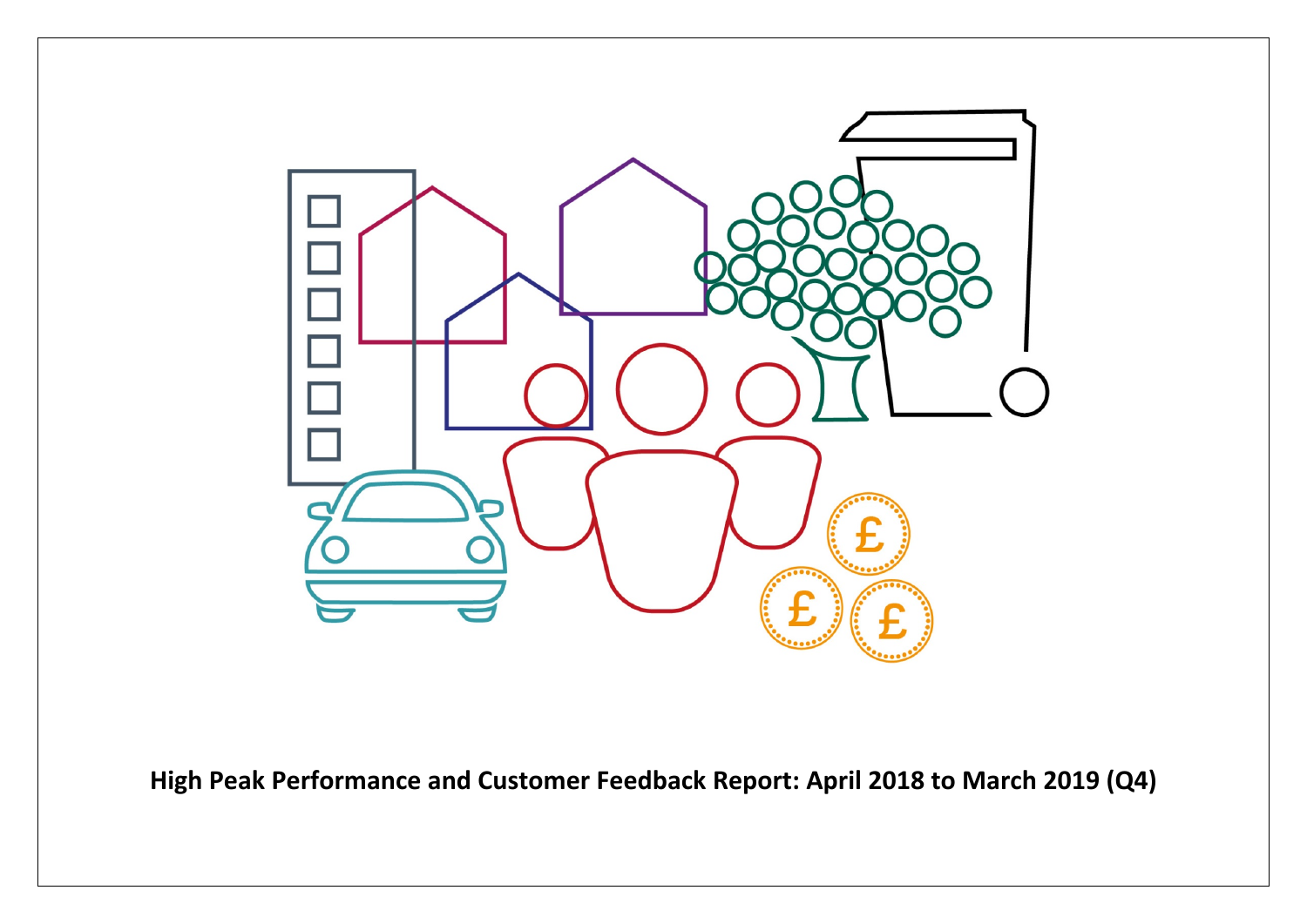## **High Peak Q4 Summary**

The following report provides Councillors with an overview of performance at High Peak for the period April 2018 to March 2019 in relation to the Council's corporate plan priorities and the associated performance targets and projects. The report also provides an overview of the results from the Council's customer feedback system in terms of how we handle and learn from complaints, and the level of comments and compliments.

#### **Performance Overview**

There are 131 'monthly', 'quarterly' and 'annual only' reported performance measures at High Peak. The chart below shows the results for the year and reveals a 5% dip on last year. The actions being taken to address the 'off track' measures are detailed at the end of this report.

The report also provides an update on the progress of key projects that contribute to the priority actions outlined in the revised 2018-2019 Corporate Plan. The table below right explains the colour coding used to describe the current status of these actions / projects.



#### **Customer Feedback Overview**

The number of complaints received during 2018/19 has fallen from 308 to 223 and repeat complaints stand at only 1%. The Council responded to 97% of complaints within 10 days. This report includes further details of the lessons learned from complaints and the repeat issues.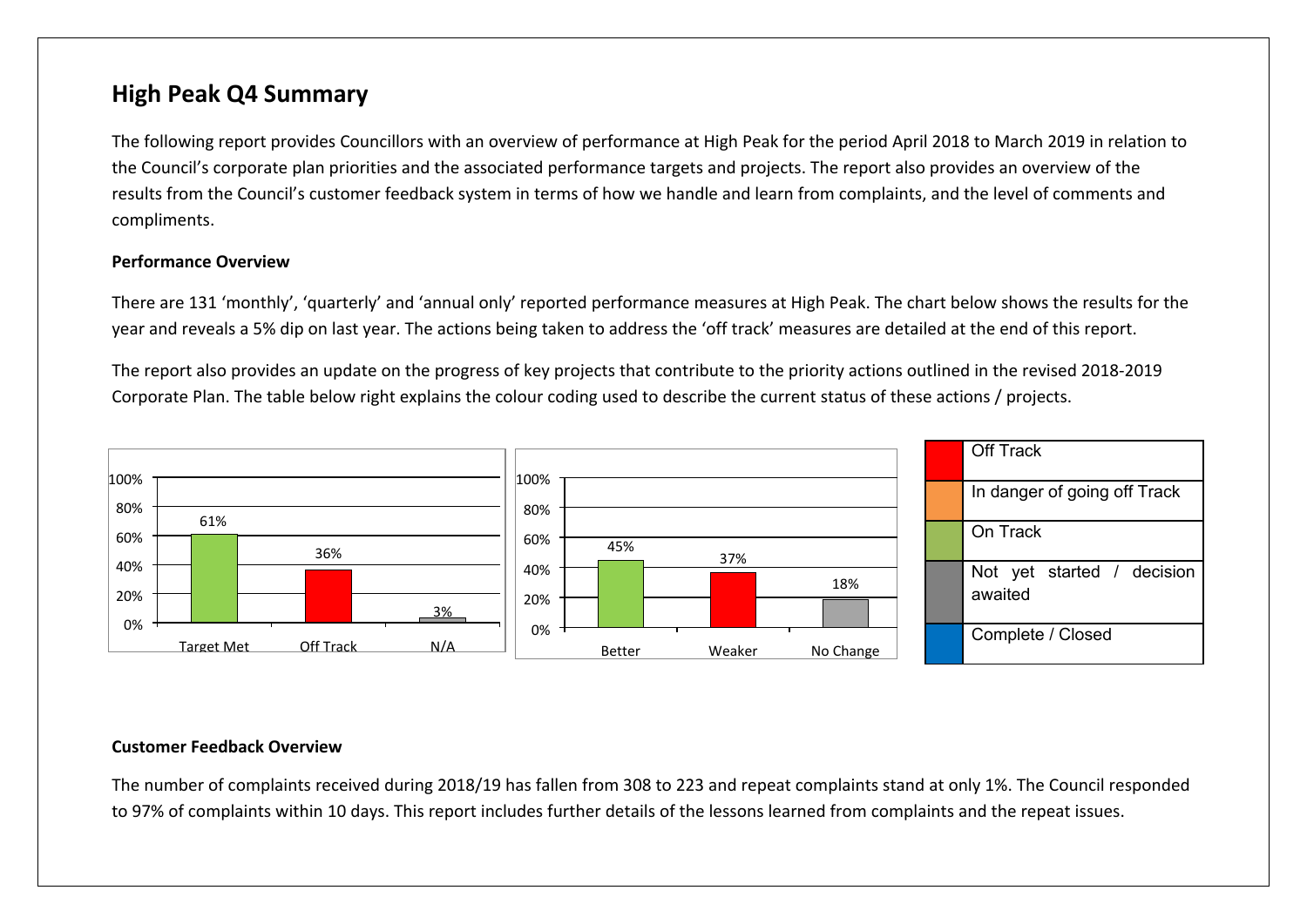

### *Aim 1: Help create a safer and healthier environment for our residents to live and work*

The Council failed to meet the Benefit processing targets for new claims and changes of circumstance. Following the introduction of Universal Credit, there has been a reduction in the number of new claims which has affected our ability to significantly reduce the average annual processing times. Households in temporary accommodation were also above the targeted level due to the effects of the homelessness reduction act. The majority of High Peak's other off track areas centre on new PIs linked to the Sports and Physical Activity Strategy.

#### Celebrating Success:

At the end of 2018/19 the following performance indicators outstripped their targets:

- $\checkmark$  Accuracy of benefits processing
- $\checkmark$  level of external funding awarded for sport and physical activity
- $\checkmark$  homeless cases resolved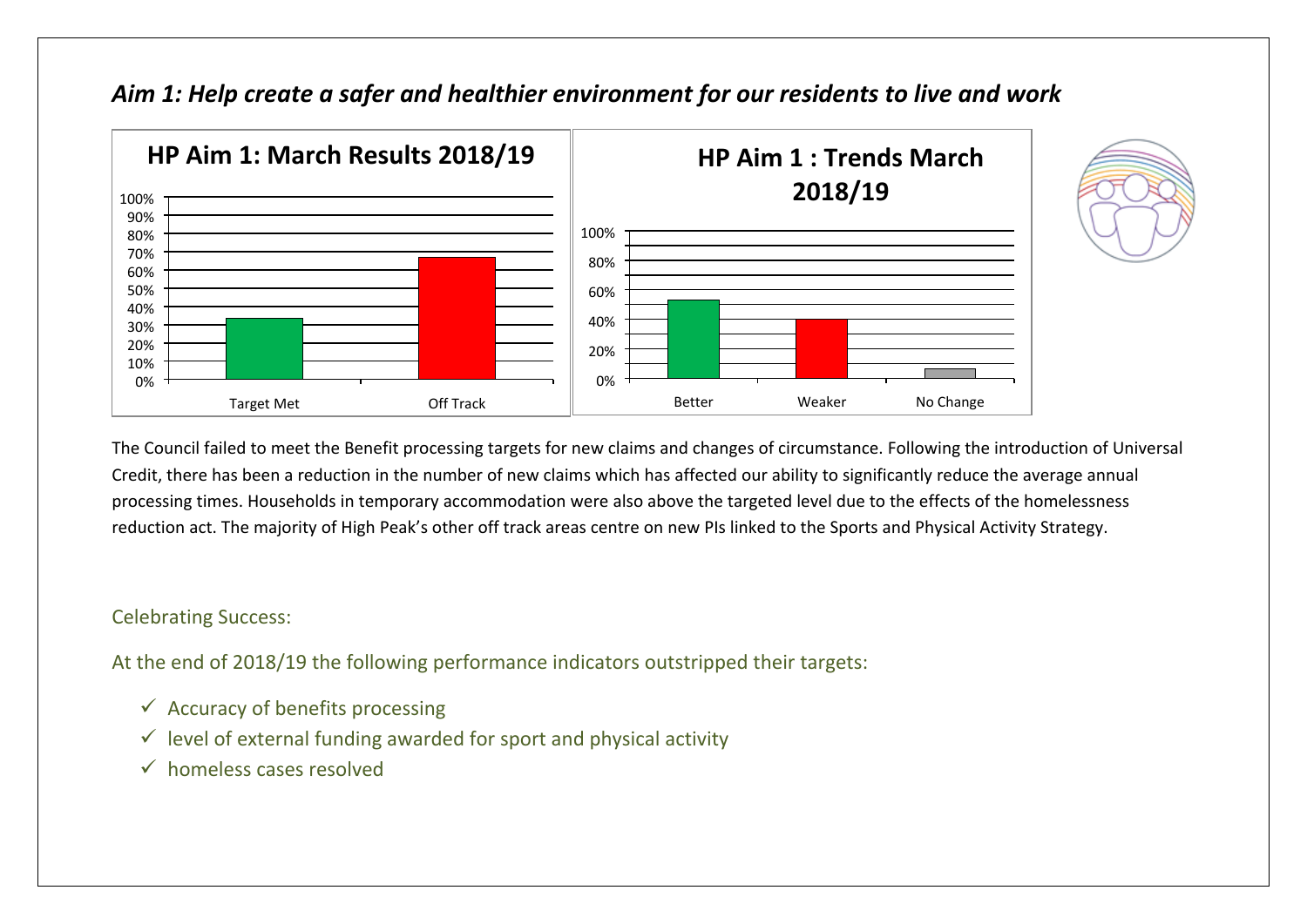# **Corporate Plan Priority Actions – Progress Highlights**

| <b>Priority Action</b>                                                                                                                                                                                                               | <b>Status</b> | <b>Commentary – March</b>                                                                                                                                                                                                                                                                                                                                                                                                                                                                                                                               |
|--------------------------------------------------------------------------------------------------------------------------------------------------------------------------------------------------------------------------------------|---------------|---------------------------------------------------------------------------------------------------------------------------------------------------------------------------------------------------------------------------------------------------------------------------------------------------------------------------------------------------------------------------------------------------------------------------------------------------------------------------------------------------------------------------------------------------------|
| Continue to influence the provision of accessible health and<br>social care services through the Council's Scrutiny work<br>programme                                                                                                |               | Community Select Committee 3rd October. North Derbyshire<br>CCG made a presentation around the Care Closer to Home<br>Programme, as well as issues relating to access to mental health<br>beds following the closure of Spencer ward- further information<br>was requested around access to the functional beds at Stepping<br>Hill and Walton which was circulated in writing to members of<br>the committee prior to the meeting on 28th November.<br>Community Select Committee 6th Feb 2019. Sport and Physical<br>Activity Strategy was presented. |
| Undertake detailed process benchmarking with high<br>performing / low cost councils with a view to identifying<br>value for money improvements for Housing Benefit<br>processing                                                     |               | Report received and sent to AMT for approval for completion of<br>this action - May 2019 Meeting.                                                                                                                                                                                                                                                                                                                                                                                                                                                       |
| Complete and implement a Housing Management and<br>Revenue Plan                                                                                                                                                                      |               | The HRA business plan has been updated and presented as part<br>of the Budget/MTFP report. The financial position is sustainable<br>over the 30 years based upon updated financial information,<br>including the results of the 100% stock condition surveys.<br>Investment options will be reviewed post election. Action<br>Completed.                                                                                                                                                                                                                |
| Ensure the Council is compliant with the requirements of the<br>new Homelessness Reduction Act                                                                                                                                       |               | Action Completed.                                                                                                                                                                                                                                                                                                                                                                                                                                                                                                                                       |
| Implement the Council's new sport and physical activity<br>strategy and carry out research into nil cost facility provision<br>being achieved by other councils; in order to achieve<br>improved health and value for money outcomes |               | Meetings have been ongoing with the new contractor and<br>exiting contractor in recent weeks for High Peak. Relevant<br>members from the Leisure Project Board (Assets, Finance, and<br>Service Commissioning) met with Parkwood on 25.03.19 to<br>agree a way forward in regards to outstanding R & M issues and<br>compilation of compliance documentation. Our Solicitors remain<br>in ongoing dialogue with Parkwood's solicitors to finalise<br>contract documentation aiming to be signed off on 29.4.19                                          |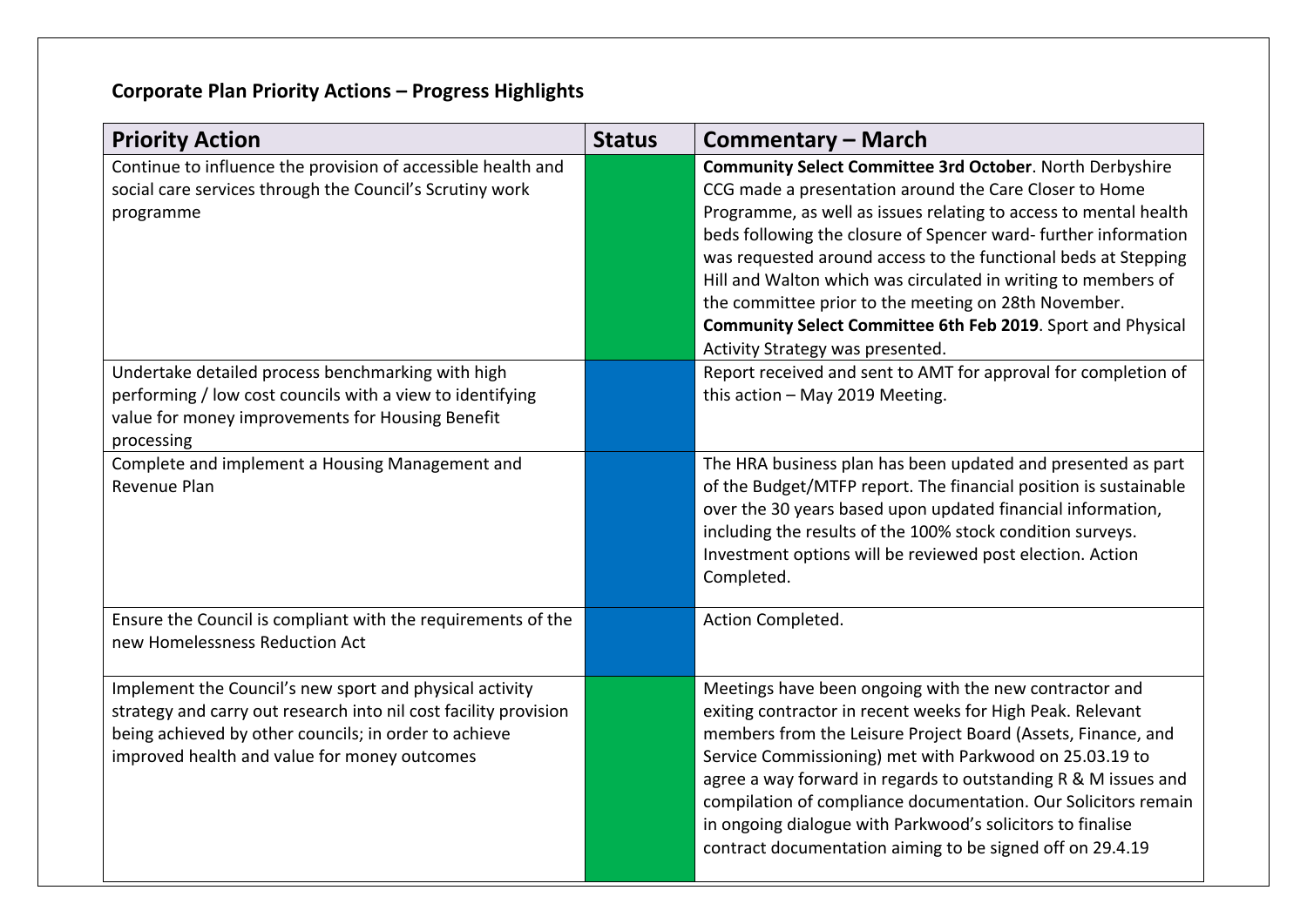| <b>Priority Action</b>                                                             | <b>Status</b> | Commentary – March                                                                                                                                                                                                                     |
|------------------------------------------------------------------------------------|---------------|----------------------------------------------------------------------------------------------------------------------------------------------------------------------------------------------------------------------------------------|
| Review and improve our relationships with Strategic Partners                       |               | Action Completed. AMT have approved the report including the<br>partnership assessment tool responses. A presentation will now<br>be made to Managers Forum to complete the list and roll out to<br>service managers.                  |
| Complete the review of the CCTV system and implement the<br>agreed recommendations |               | The CCTV project is approaching the final stages.<br>The next recommendations from the consultants have been<br>received. Notice has been given with effect from 01/07/2019.<br>Carelink training will be arranged for specific staff. |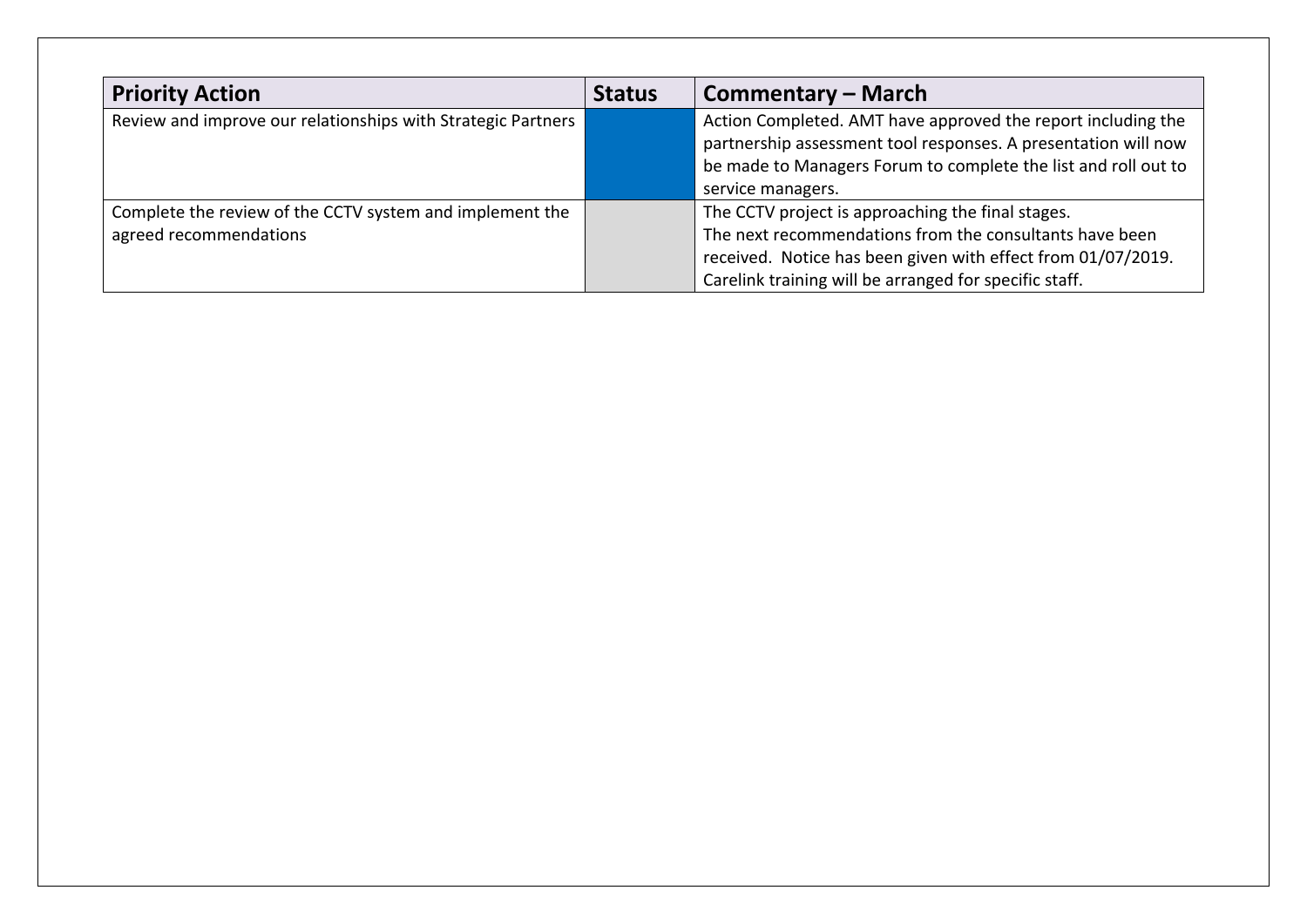### *Aim 2: Meet financial challenges and provide value for money*





Only two of High Peak's 'off track' measures under Aim Two related to the Council's housing stock. The Council fell behind target for the completion of PEP appraisals, reportable / lost time accidents, planned procurement activity, invoice payment and SOCITM's website quality rating. The unavailable measures at High Peak relate to repairs appointments data, which cannot be accessed from the system currently and are tabled for deletion from the Framework in 2019/20.

#### Celebrating Success:

At the end of 2018/19 the following PIs outstripped their target:

- $\checkmark$  employee accidents
- $\checkmark$  Facebook followers
- $\checkmark$  on-contract spend
- $\checkmark$  council tax and business rates collected
- $\checkmark$  repeat complaints
- $\checkmark$  press release take-up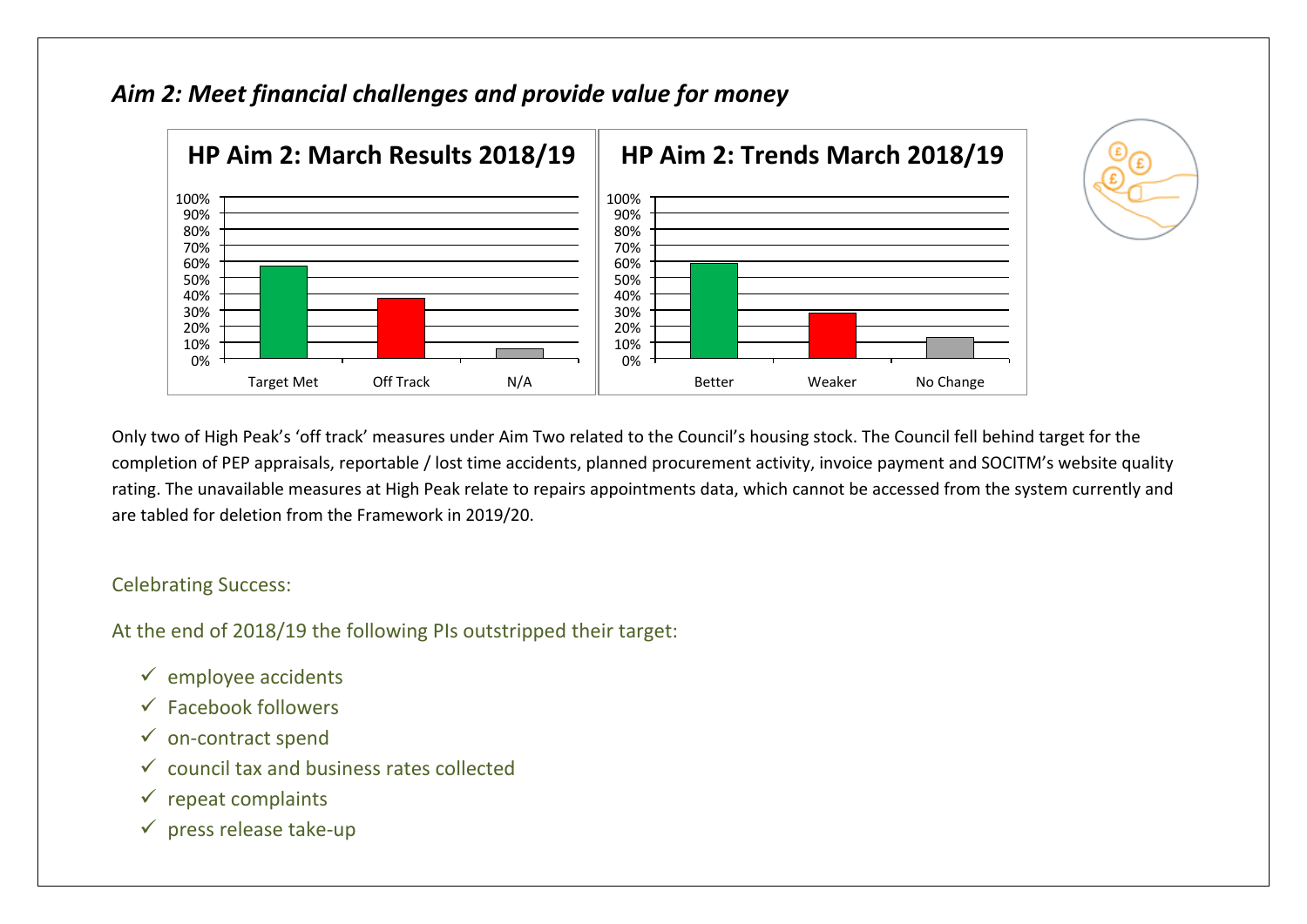# **Corporate Priority Actions – Progress Highlights**

| <b>Priority Action</b>                                                                                                                                                                  | <b>Status</b> | <b>Commentary - March</b>                                                                                                                                                                                                                                                                                                                                                                                                                                                                                                                                                                                                                                                                                                                                                                                                                              |
|-----------------------------------------------------------------------------------------------------------------------------------------------------------------------------------------|---------------|--------------------------------------------------------------------------------------------------------------------------------------------------------------------------------------------------------------------------------------------------------------------------------------------------------------------------------------------------------------------------------------------------------------------------------------------------------------------------------------------------------------------------------------------------------------------------------------------------------------------------------------------------------------------------------------------------------------------------------------------------------------------------------------------------------------------------------------------------------|
| Deliver the Channel Shift Programme                                                                                                                                                     |               | The Digital Strategy is currently under review.<br>E billing will commence following year end.<br>The environmental reporting app was looked at as part of the CGI review. This will<br>be included in the new digital programme going forward, the work will be<br>prioritized.                                                                                                                                                                                                                                                                                                                                                                                                                                                                                                                                                                       |
| Provide advice and support for residents<br>affected by the rollout of Universal Credit<br>across High Peak in 2018 in order to help<br>ensure a smooth transition to the new<br>system |               | Phase 1 has been completed and is now business as usual.<br>Phase 2 Universal credit roll out (rents). Staff resource has been seconded to rents<br>(as part of a fixed term placement).                                                                                                                                                                                                                                                                                                                                                                                                                                                                                                                                                                                                                                                               |
| Continue to embed good information<br>management practices through the<br><b>ASSURED framework</b>                                                                                      |               | The Assured framework is regularly publicised via Keeping You Informed and staff<br>are encouraged to report data breaches. The GDPR action plan is monitored<br>through the Information Governance Group.<br>A number of training sessions have taken place to help key staff comply with GDPR,<br>with further sessions planned for staff requiring in depth training. The online<br>training package has been completed and is being rolled out to all staff on a team<br>by team basis from Q1 2019-20.<br>Information Asset Registers are complete and have being reviewed by audit.<br>Protective Marking briefing sessions are taking place with teams as required.<br>Our approach to Data Protection Impact Assessments has been reviewed following<br>training and has been integrated into procurement and project management<br>processes. |
| Develop and implement a plan to identify<br>new and innovative ways of generating<br>income                                                                                             |               | A target has been included as part of the new efficiency and rationalisation strategy<br>2017/18 - 20/21. Updates for various streams:<br><b>Commercial properties</b> - Project now closed as business as usual, the finalized<br>report is being implemented. A delegated report is to be written for rental on the<br>community unit.<br>Fees and charges- Next review for 2019/20 budget setting/MTFP. Cash up against<br>efficiency target to be undertaken during 2018/19.<br>Advertising/Sponsorship - The current status being reviewed and a formal project<br>board is being established. A new policy is to be written and adopted.                                                                                                                                                                                                         |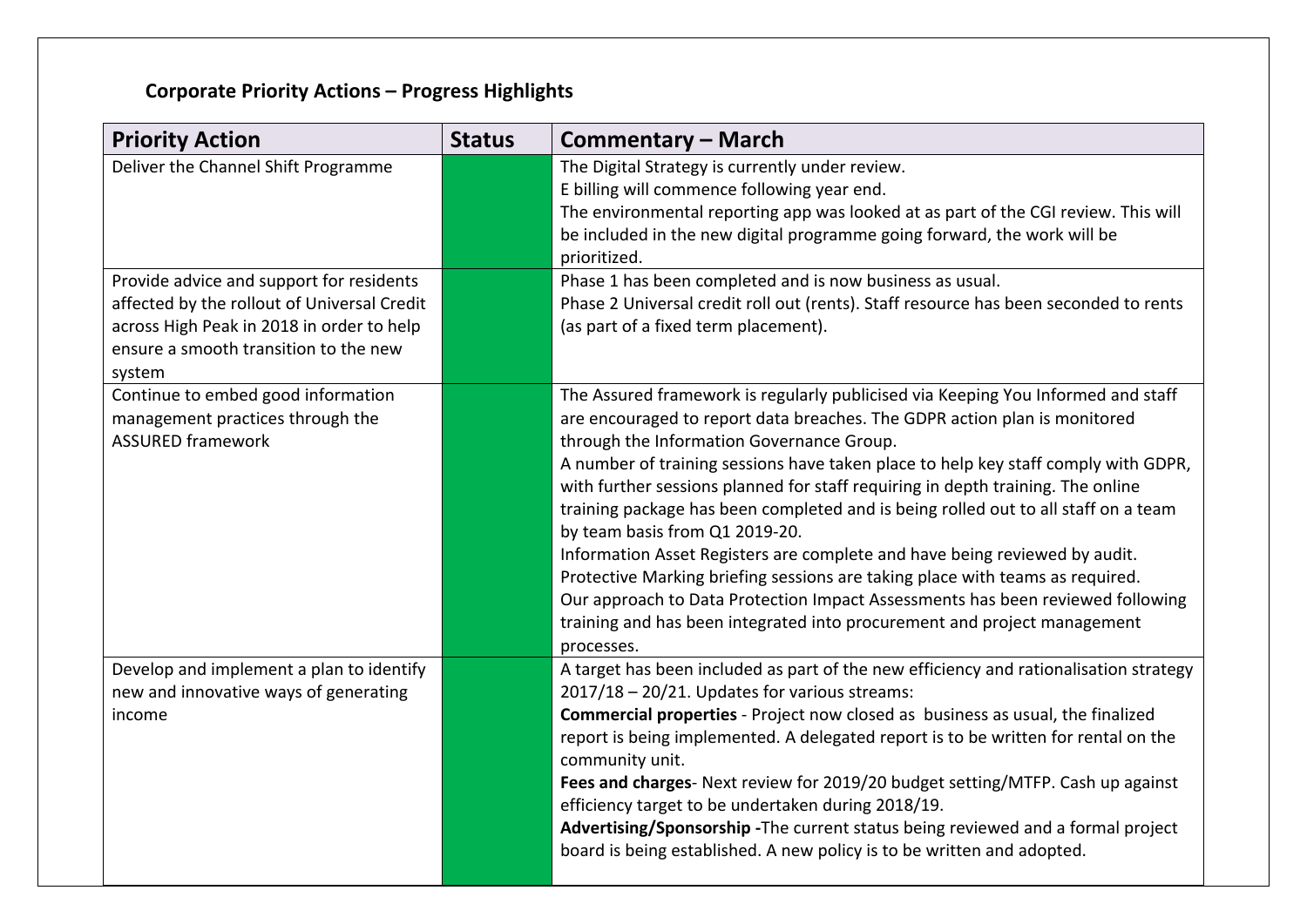| <b>Priority Action</b>                                                                                                                                                | <b>Status</b> | Commentary – March                                                                                                                                                                                                                                                                                                                                                                                                                                                                                                                                                                |
|-----------------------------------------------------------------------------------------------------------------------------------------------------------------------|---------------|-----------------------------------------------------------------------------------------------------------------------------------------------------------------------------------------------------------------------------------------------------------------------------------------------------------------------------------------------------------------------------------------------------------------------------------------------------------------------------------------------------------------------------------------------------------------------------------|
| Refresh and implement the Asset<br>Management Plan, including a review of<br>public estate, and ensure adequate<br>facilities management arrangements are<br>in place |               | Facilities Management: An agreement to extend has been made with DCC with 3<br>months notice. We have received a quote from Kier regarding the condition surveys<br>proposal.<br>Corporate and other relevant policies have been fed through to CIPFA for the Asset<br>Management Plan.<br>Team members have met with CIPFA regarding the compliance audit and the report<br>has been received. A meeting took place at the beginning of February with CIPFA to<br>review the current status. A system demonstration has been arranged for the end<br>of April with the supplier. |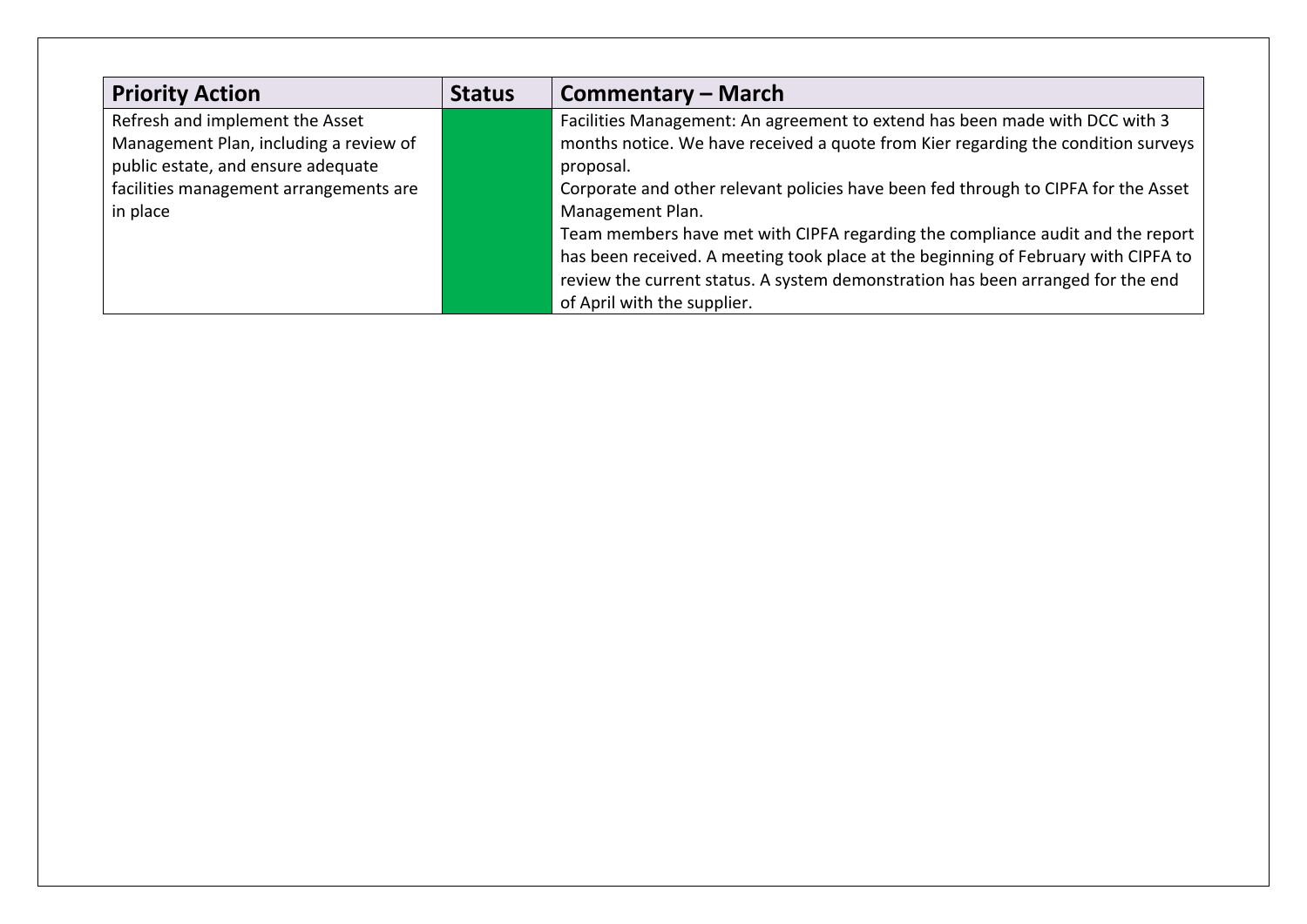## *Aim 3: Support economic development and regeneration*



The Council performed well against Aim Three with only 4 PIs off track at High Peak. Footfall at the Pavilion Gardens complex fell short of target (the Octagon Lounge delayed opening will have had an impact), as did its trip advisor satisfaction ratings. High Peak also failed to hit the satisfaction targets from planning agents but hit all of the planning processing targets.

### Celebrating Success:

At the end of 2018/19 the following performance indicators outstripped their targets:

- $\checkmark$  major, minor and other planning applications processed on time
- $\checkmark$  major and minor developments allowed on appeal
- $\checkmark$  low % of empty town centre shops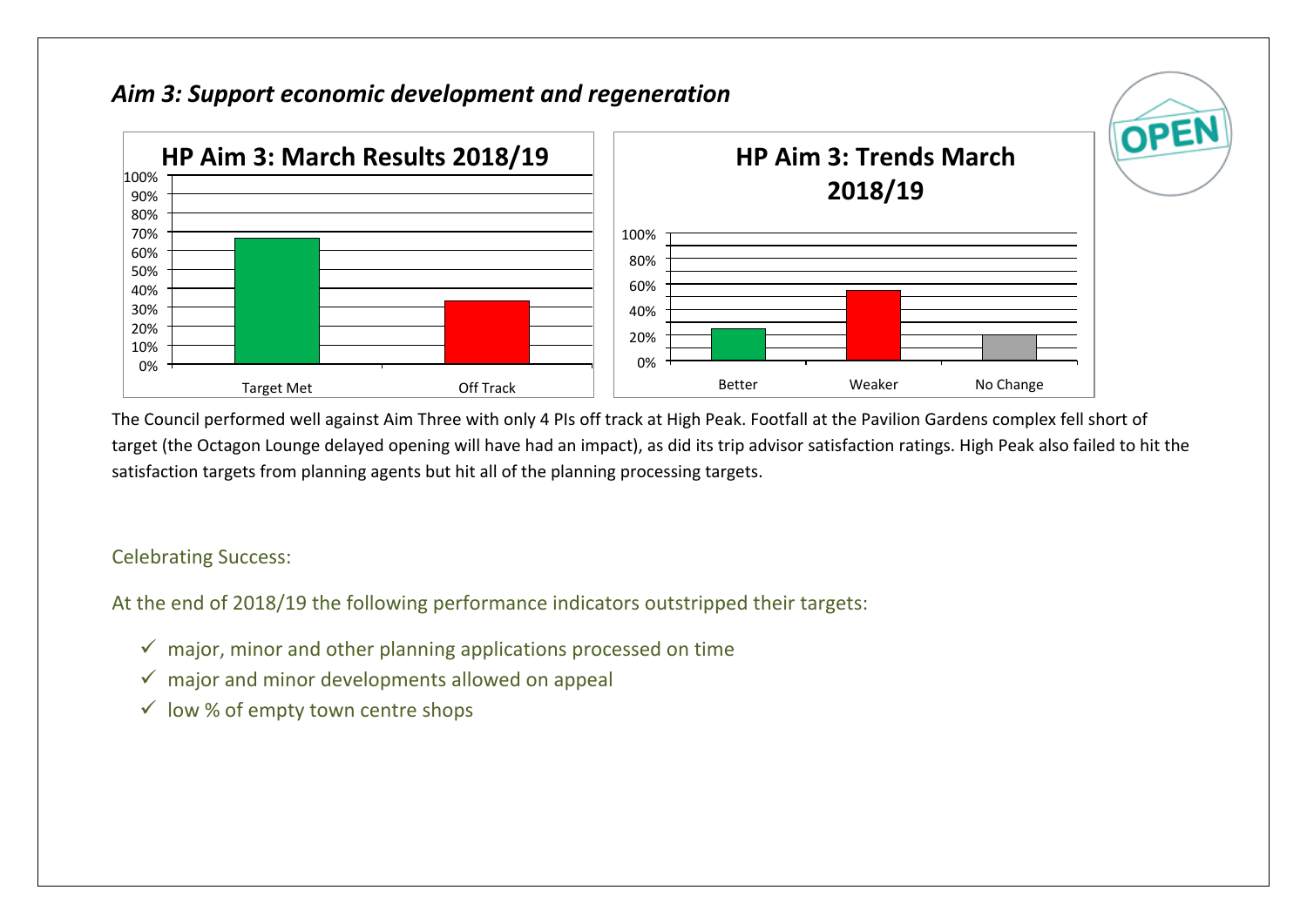# **Corporate Priority Actions – Progress Highlights**

| <b>Priority Action</b>                     | <b>Status</b> | <b>Commentary – March</b>                                                               |
|--------------------------------------------|---------------|-----------------------------------------------------------------------------------------|
| Market test the commercial operation of    |               | Action Completed. Formal transfer to Parkwood Leisure effective 01/02/2019.             |
| the Pavilion Gardens, including a review   |               | Buxton Crescent Heritage Trust will deliver Visitor Information services on behalf of   |
| of the Tourist Information Centre and      |               | the Council at The Pump Room in Buxton.                                                 |
| <b>Tourism Service</b>                     |               |                                                                                         |
| Together with partners work for the        |               | The final draft of the Visitor Economy Strategy and the Destination Management          |
| delivery of the Buxton Crescent            |               | Action Plan has been published including an abridged version for consultation.          |
| development                                |               | The report was taken to the Economy and Growth committee on 22nd November.              |
|                                            |               | The draft CHAR report is being considered by the project team for later reporting.      |
|                                            |               | The Board is being established and a meeting was due to be held in March.               |
| Support the development of Glossop Halls   |               | Work on the Town hall roof has commenced. Project management support is being           |
|                                            |               | provided, and the project is on track. Rental opportunities are being looked at. A      |
|                                            |               | clock specialist was due on site in April.                                              |
|                                            |               |                                                                                         |
|                                            |               | A report on the Victoria Hall feasibility has been discussed and the                    |
|                                            |               | recommendations supported by Corporate Select. The Council's Executive and the          |
|                                            |               | Victoria Arts Centre Group held a joint meeting in October to agree the way             |
|                                            |               | forward, the report has been agreed. A community group meeting was held early<br>April. |
| Support the development of Torr Vale Mill  |               | Action Closed.                                                                          |
|                                            |               | DCC and HPBC met with the mill owner and agreement has been reached on the              |
|                                            |               | wording of the Memorandum of Understanding between the owner and the Torr               |
|                                            |               | Vale Mill Building Preservation Trust. The final draft of the document has now been     |
|                                            |               | signed off by Historic England and issued to DCC's Cabinet and HPBC's Executive.        |
|                                            |               | This will establish the partnership arrangements moving forward to secure funding       |
|                                            |               | for a further feasibility study of the site.                                            |
| Undertake detailed process benchmarking    |               | Report received and sent to AMT for approval for completion of this action - May        |
| with high performing / low cost councils   |               | 2019 Meeting.                                                                           |
| with a view to identifying value for money |               |                                                                                         |
| improvements for Planning application      |               |                                                                                         |
| processing                                 |               |                                                                                         |
|                                            |               |                                                                                         |
|                                            |               |                                                                                         |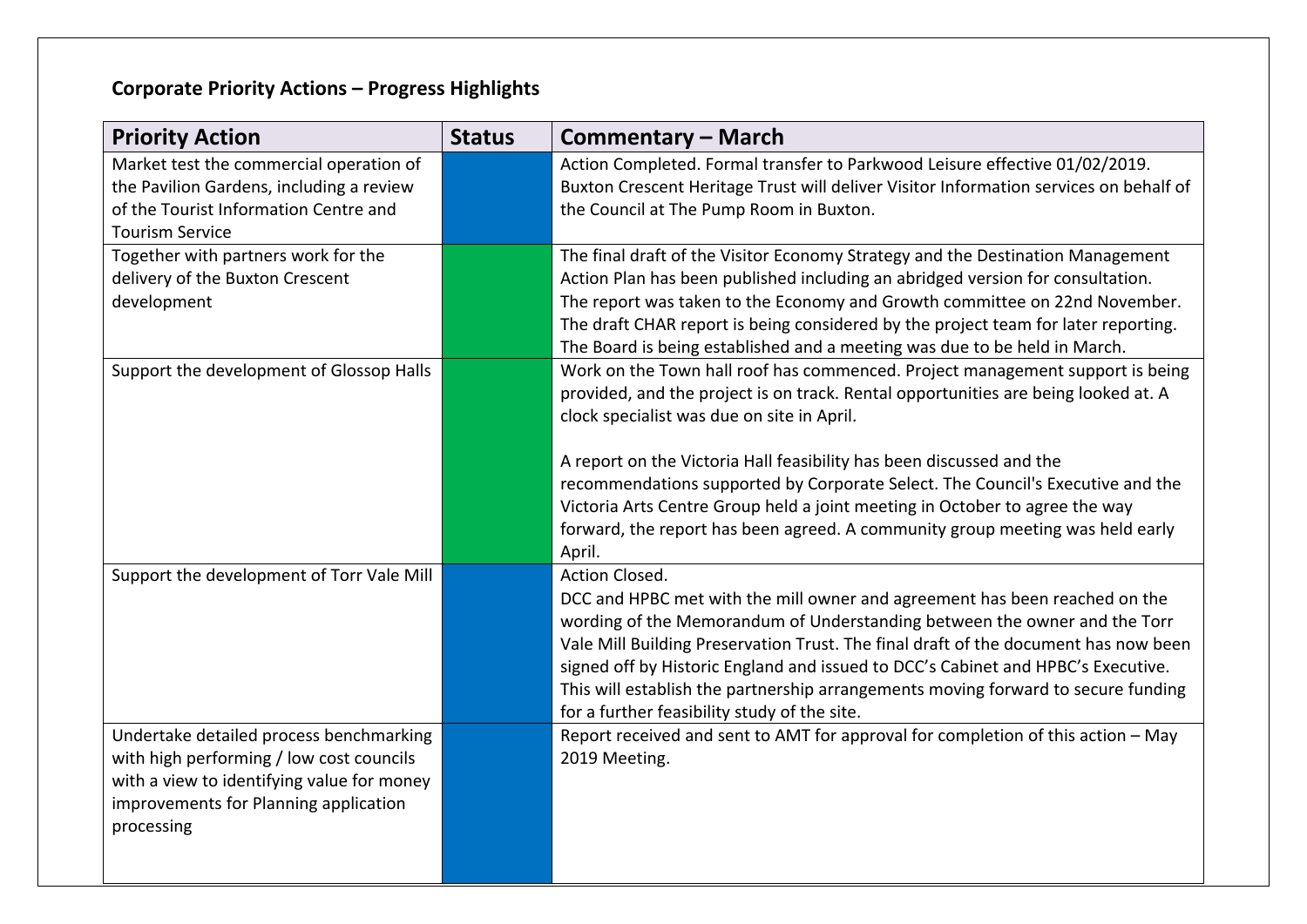| <b>Priority Action</b>             | <b>Status</b> | <b>Commentary - March</b>                                                                                                                                        |
|------------------------------------|---------------|------------------------------------------------------------------------------------------------------------------------------------------------------------------|
| Implement the accelerated housing  |               | Discussions with all relevant land owners and developers as well as DCC and Homes                                                                                |
| delivery programme                 |               | England are on-going:                                                                                                                                            |
|                                    |               | Glossop package: Plans for Glossop package are being prepared, await response                                                                                    |
|                                    |               | from DCC and Sport England regarding the in principle agreement. Discussions have                                                                                |
|                                    |               | been held with DCC officers to discuss potential opportunities for joint working. A                                                                              |
|                                    |               | submission has been made for project management support to consider the                                                                                          |
|                                    |               | benefits of rationalisation across HPBC and DCC. Report due for February cycle.                                                                                  |
|                                    |               | Buxton package: Homes England has visited the sites and is pleased with the                                                                                      |
|                                    |               | progress. They have also met with Hogshaw and Waterswallows landowners and                                                                                       |
|                                    |               | developers to carry out viability appraisals. The funding agreement documents                                                                                    |
|                                    |               | have been received and forwarded to legal. Officers continue to meet regularly                                                                                   |
|                                    |               | with the developers of the site regarding land assembly. Draft designs for the                                                                                   |
|                                    |               | preferred position of the roundabout have been issued, costs are being reported<br>and a golf architect has been appointed. Memorandum of Understanding's are in |
|                                    |               | place with Hogshaw developers and DCC, the MOU with Waterswallows developers                                                                                     |
|                                    |               | is being finalised.                                                                                                                                              |
|                                    |               | Granby Road- Legal team are liaising with the property team and external legal                                                                                   |
|                                    |               | consultants to take the contract forward. Revised HoT's have been issued to the                                                                                  |
|                                    |               | developer and we await their feedback.                                                                                                                           |
| Implement the accelerated business |               | Wrens Nest: A meeting was held in March with an external company to take                                                                                         |
| growth and employment programme    |               | forward the discussions around options for the Council to consider supporting                                                                                    |
|                                    |               | delivery of a scheme at Wrens Nest. The company have set out a number of options                                                                                 |
|                                    |               | for the Council that would help with delivery of the scheme and have presented the                                                                               |
|                                    |               | market analysis and other clarifications sought by the Council in respect of each of                                                                             |
|                                    |               | the options.                                                                                                                                                     |
|                                    |               | Goyt Bridge: S106 expires March 2019. A report will be written regarding the                                                                                     |
|                                    |               | transfer of land, the project will then be closed.                                                                                                               |
|                                    |               | Chapel Masterplan: Chapel-en-le-Frith Parish Council has discussed with BE Group                                                                                 |
|                                    |               | potential conditions that could be included with a conditional land sale agreement                                                                               |
|                                    |               | relating to part of the allotment site. Any such conditions would be designed to                                                                                 |
|                                    |               | ensure that development constraints can be addressed and the agreement would                                                                                     |
|                                    |               | be terminable if works were not started (or completed) within a certain timeframe.                                                                               |
|                                    |               | BE Group has been instructed to liaise with Bevan Brittan on the inclusion of                                                                                    |
|                                    |               | recommended conditions within a land sale agreement.                                                                                                             |
|                                    |               | The Parish Council is briefing potential development partners on the process for<br>submission of best and final offers.                                         |
|                                    |               |                                                                                                                                                                  |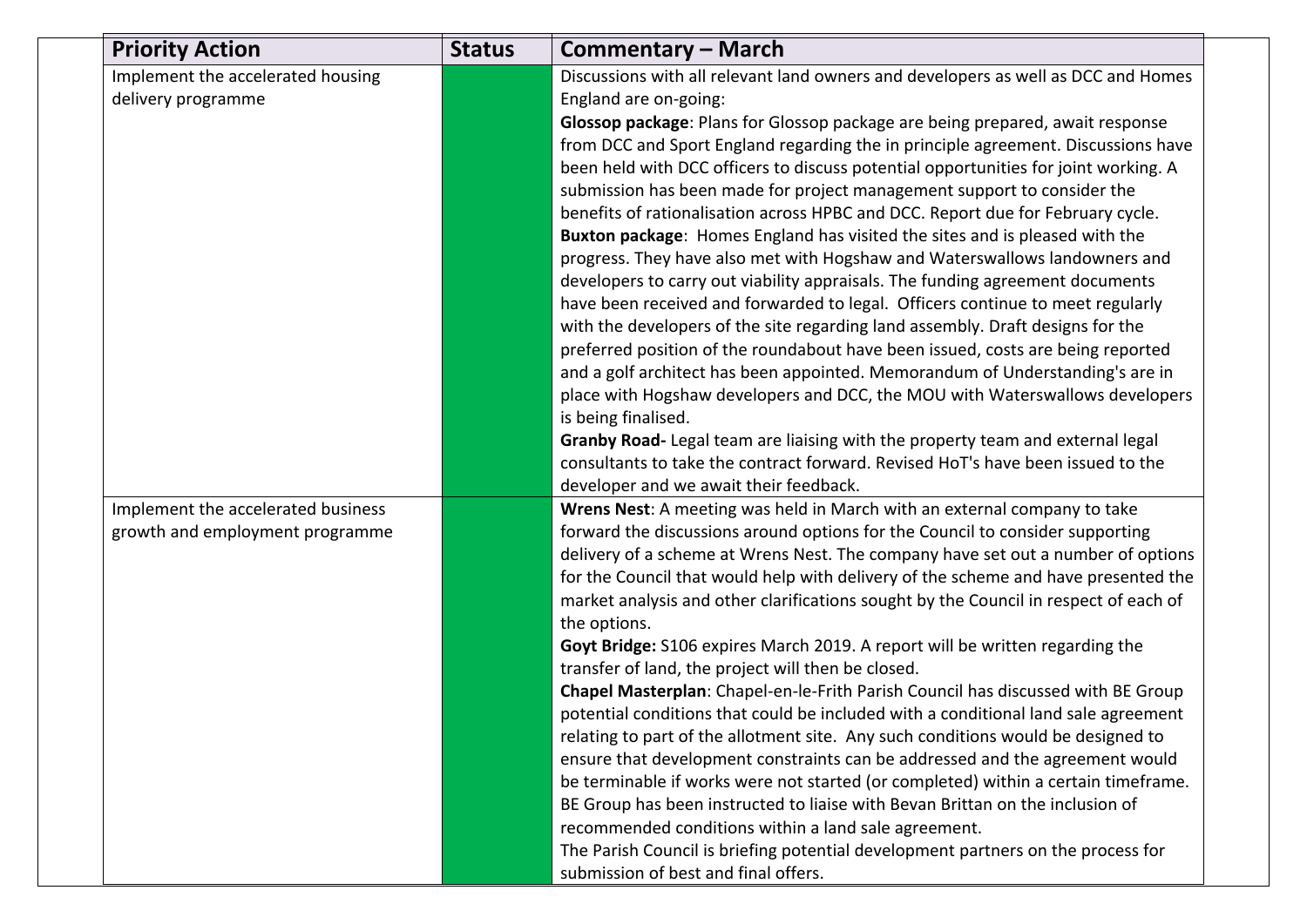| <b>Priority Action</b> | <b>Status</b> | <b>Commentary – March</b>                                                                                                                                     |  |  |  |  |
|------------------------|---------------|---------------------------------------------------------------------------------------------------------------------------------------------------------------|--|--|--|--|
|                        |               | Buxton Station: Planning applications for the health hub and McCarthy & Stone<br>development have been approved. Project managers have been appointed via the |  |  |  |  |
|                        |               | OPE process. DCHS is awaiting the outcome of the bid to STP programme.                                                                                        |  |  |  |  |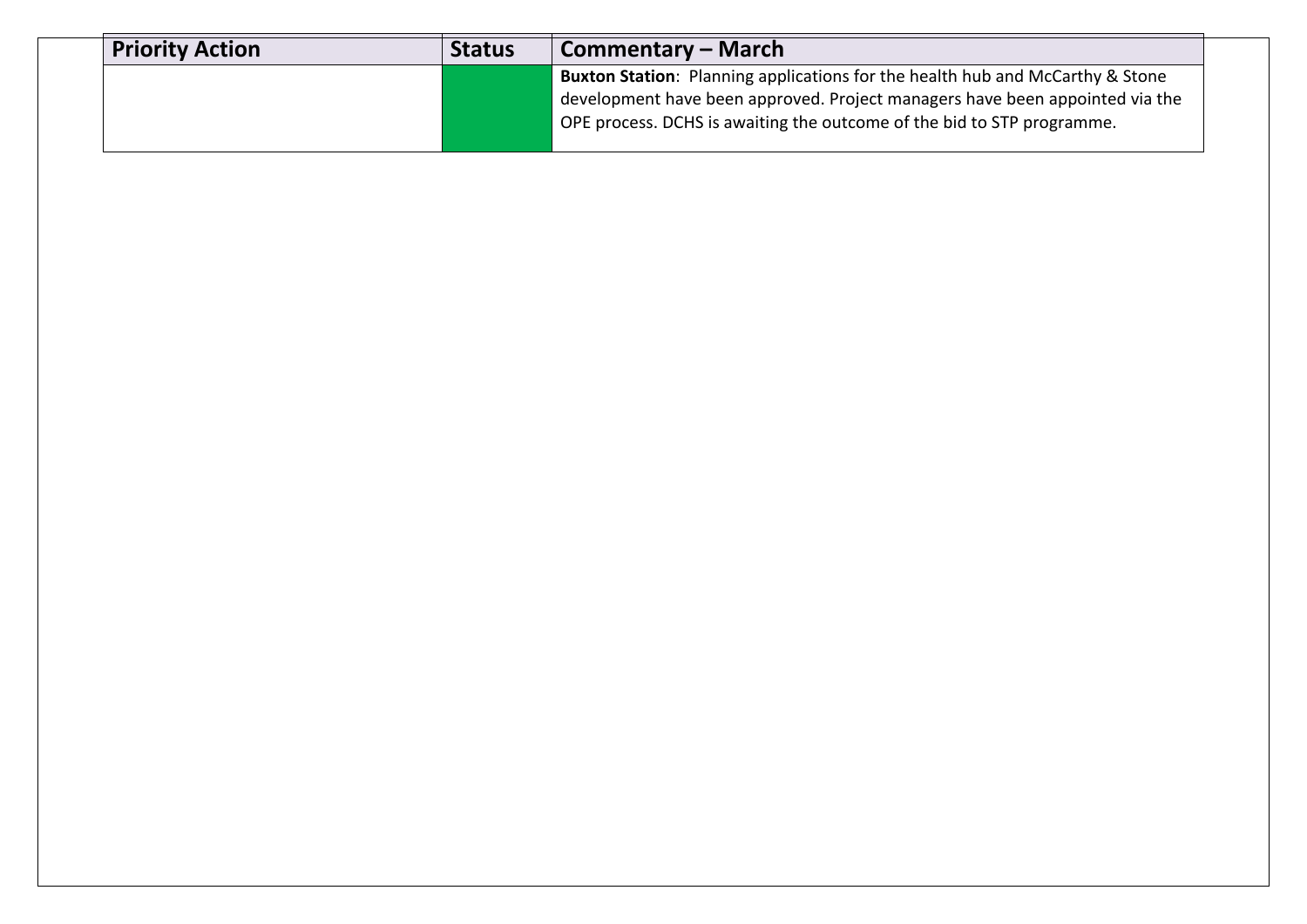## *Aim 4: Protect and Improve the Environment*



Aim Four is the Council's strongest area in terms of performance. The recycling rates are estimates only at this stage and won't be confirmed until later in the year but at present are 1.5% below target but an improvement on 2017/18. High Peak also fell short of its community clean ups and volunteer hours targets.

#### Celebrating Success:

At the end of 2018/19 30 PIs met or exceeded their target, a few of which are highlighted below:

- $\checkmark$  fly-tipping incidents
- $\checkmark$  ASB enforcements (fixed penalty notices, warnings and community protection notices)
- $\checkmark$  missed bins
- $\checkmark$  street cleanliness standards
- $\checkmark$  residual waste (estimate)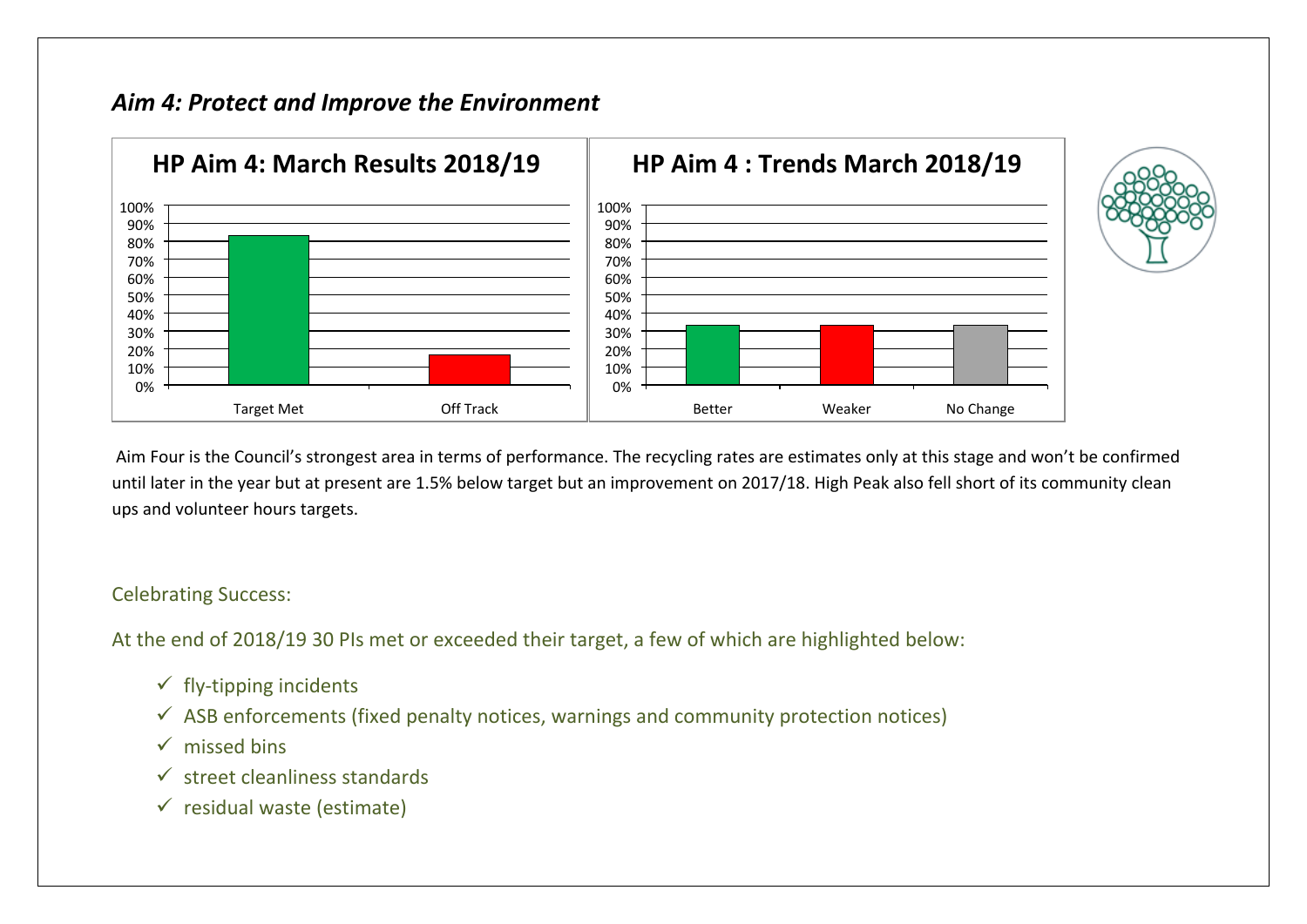# **Corporate Priority Actions – Progress Highlights**

| <b>Priority Action</b>                     | <b>Status</b> | Commentary – March                                                                     |
|--------------------------------------------|---------------|----------------------------------------------------------------------------------------|
| Successfully deliver Phases 2 and 3 of the |               | Awaiting confirmation of phase 3 go live date in order for the consultation process    |
| transfer of services to Alliance           |               | to commence.                                                                           |
| Environmental Services Ltd, our new joint  |               |                                                                                        |
| venture company, to deliver waste,         |               |                                                                                        |
| streets and ground maintenance services    |               |                                                                                        |
| on behalf of the Council in order to       |               |                                                                                        |
| achieve improved performance and value     |               |                                                                                        |
| for money outcomes.                        |               |                                                                                        |
| Establish a developer open space           |               | An Open Space Audit and Playing Pitch Strategy have been completed and forms           |
| contributions plan                         |               | part of a wider Developer Contributions SPD (Supplementary Planning Document).         |
|                                            |               | The intention is to contract this work out to a consultant and the draft specification |
|                                            |               | is now being developed. The tender will be advertised in January 2019 with a view      |
|                                            |               | to an appointment being made in February. Following consultation, the SPD should       |
|                                            |               | be adopted by the end of 2019.                                                         |
| Commence the preparatory work needed       |               | The design is well underway, Environmental Agency comments have been received          |
| to facilitate the expansion of Glossop     |               | and a plan of action has been referred back to them for approval. Drainage is          |
| Cemetery in 2019/20                        |               | required for the whole site rather than the original and we are working on various     |
|                                            |               | drainage matters.                                                                      |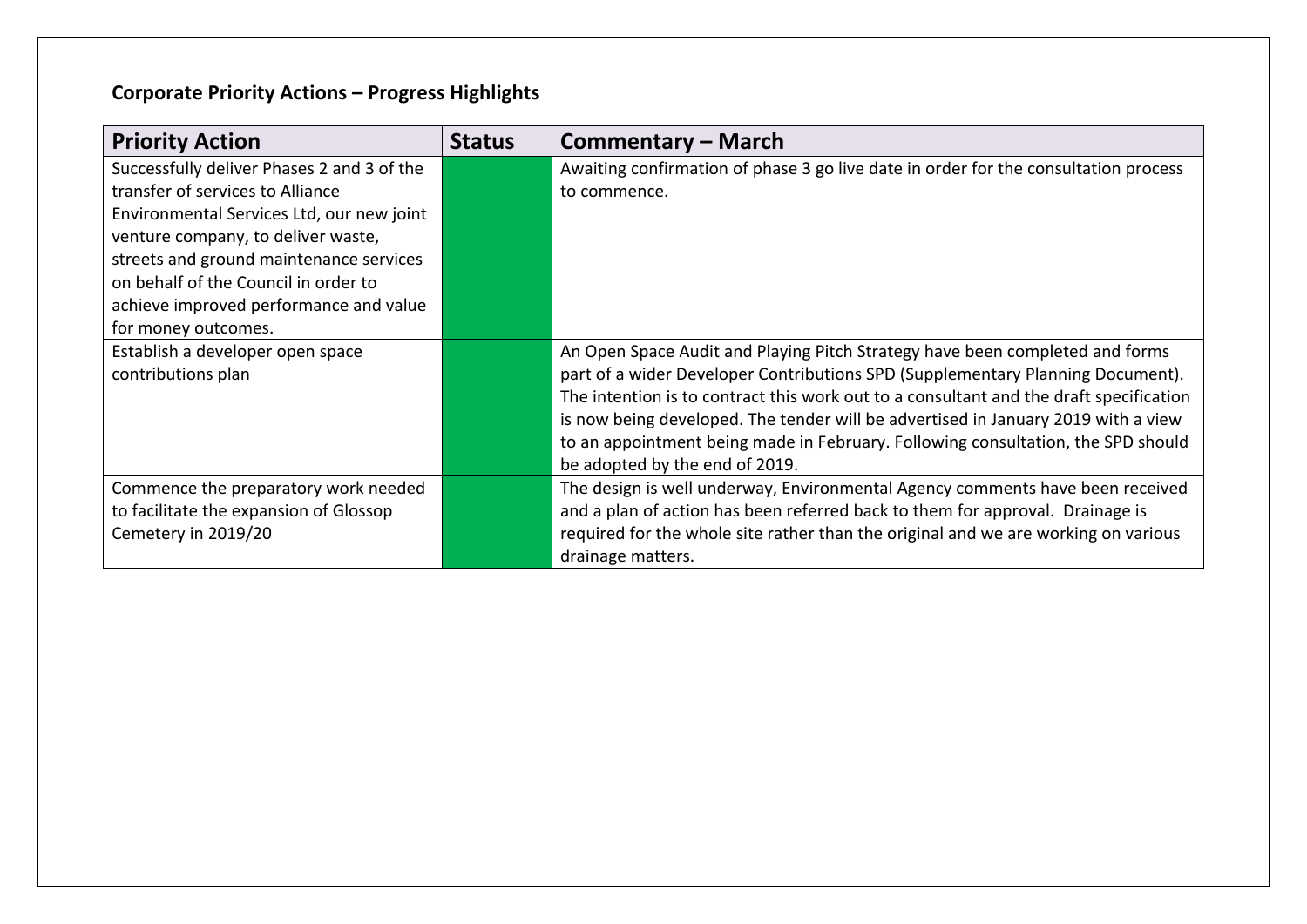### **Customer Feedback**

#### **Complaints**

The Council received a total of 223 stage one complaints across 23 service areas during the period April 2018 to March 2019. This is a decrease in the total number of complaints compared to the same period last year when we received 308. Waste received the greatest proportion (30.5%) with 68 complaints.

04 2017-18

04 2018-19

### **Stage 2 Complaints**

In Quarter 4, 5 complaints were dealt with at Stage 2 :

| <b>Service Area</b>            | <b>Complaint</b>                      | <b>Conclusion</b>                                |  |
|--------------------------------|---------------------------------------|--------------------------------------------------|--|
| Stage 2                        |                                       |                                                  |  |
| Planning 0503                  | Disagreement with<br>officer decision | Partially upheld-accepted some<br>responsibility |  |
| Planning 0590                  | Disagreement with<br>officer decision | All processes followed correctly                 |  |
| Assets 0682                    | Disagreement with<br>Council policy   | Partially upheld-accepted some<br>responsibility |  |
| Council Tax 0759               | False council tax bill                | Upheld-accepted at fault                         |  |
| Democratic & Community<br>0850 | Complaint<br>regarding a dog          | All processes followed correctly                 |  |

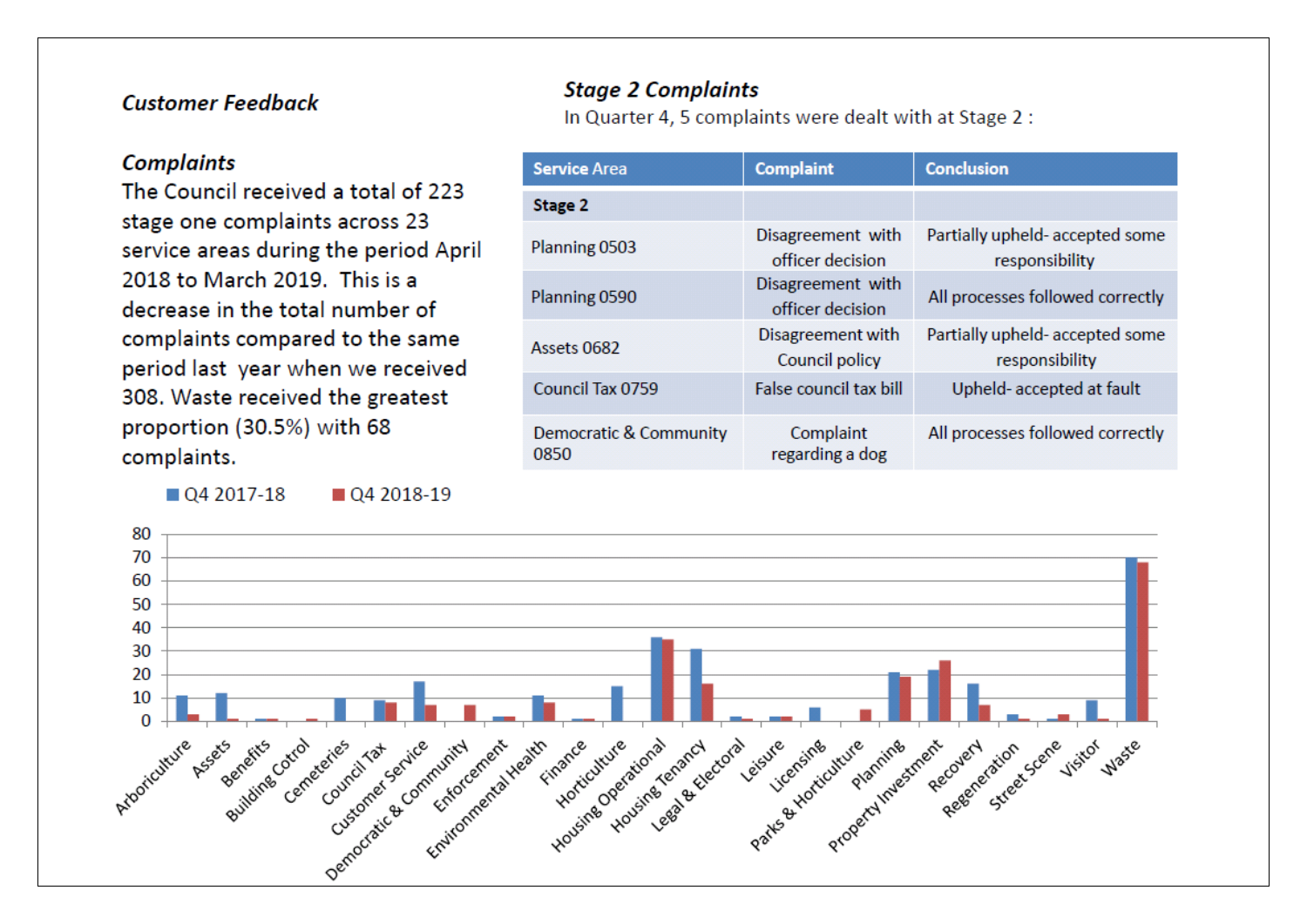### **Performance**

The table below shows the current performance together with the performance for the same period last year. Repeat complaints met target and were lower this quarter at 1%. Response rate has met target at 97%



### **Key Outcomes:**

Lessons learned exercise to take place following issues with heating and hot water for vulnerable and elderly customers.

### **Repeat issues for Otr 4:** 3 anti social behaviour reports regarding the same customer

Ombudsman Decisions The Council received 1 Local Government Ombudsman decision in Quarter 4: Ref 0371- Closed after initial investigation- no further enquiries

**Compliments and Comments The Council has also captured 294 comments and 167 compliments** through its feedback system from April 2018 to March 2019:

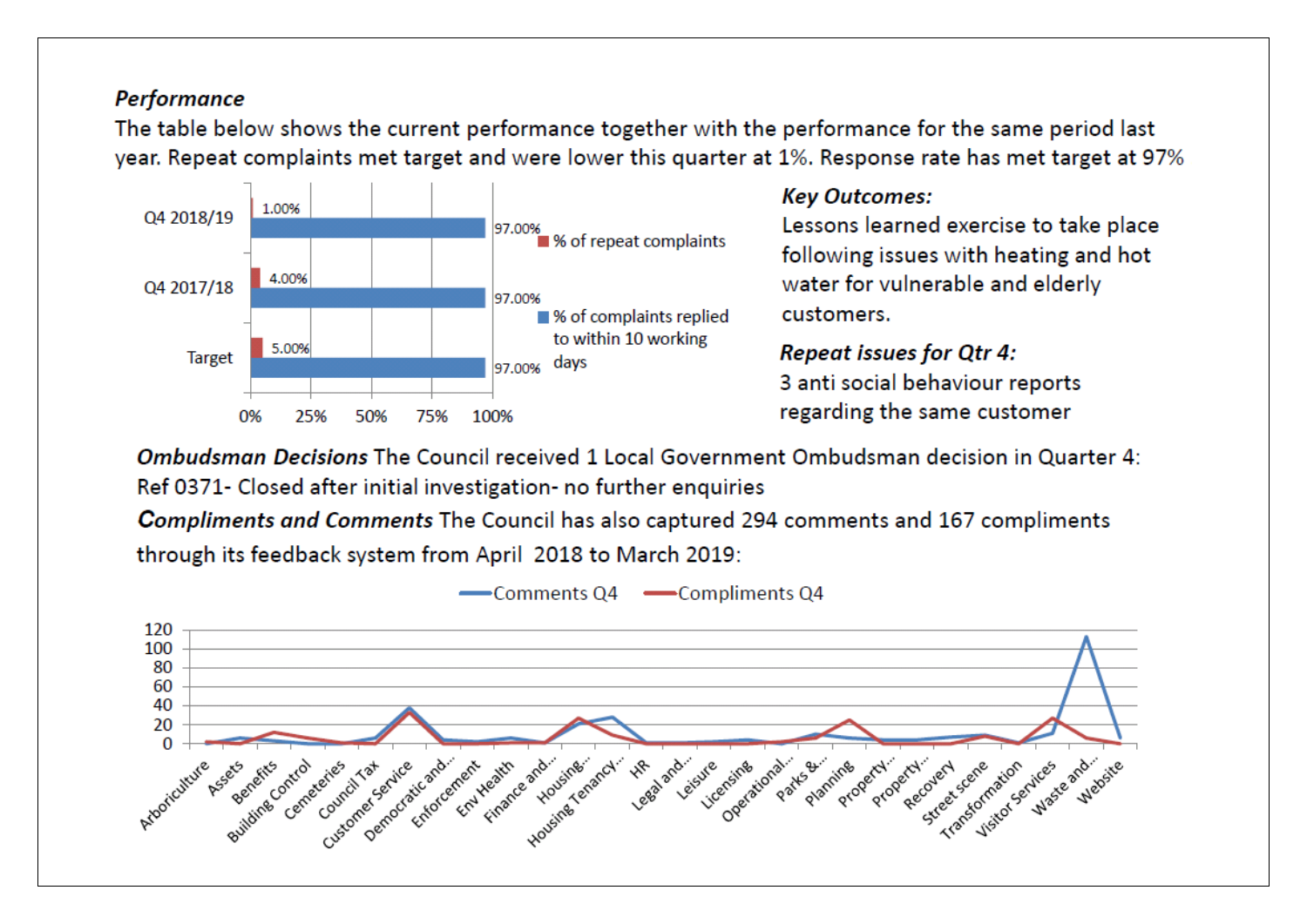# Areas for Improvement: 2018/19 Outturn

| <b>Measure of Success (PI)</b>                                                                          | Aim / Objective                                                            | <b>Service Lead</b>                 | <b>Target</b><br>2018/19 | <b>Result</b><br><b>Mar 2019</b> | <b>Service Manager Commentary (reasons for</b><br>performance / SMART actions to improve)                                                                                                                                                                                                                                                                                                                                                                                 |  |  |  |
|---------------------------------------------------------------------------------------------------------|----------------------------------------------------------------------------|-------------------------------------|--------------------------|----------------------------------|---------------------------------------------------------------------------------------------------------------------------------------------------------------------------------------------------------------------------------------------------------------------------------------------------------------------------------------------------------------------------------------------------------------------------------------------------------------------------|--|--|--|
| <b>High Peak</b>                                                                                        |                                                                            |                                     |                          |                                  |                                                                                                                                                                                                                                                                                                                                                                                                                                                                           |  |  |  |
| Time taken to process new<br>housing benefit claims                                                     | Aim 1: Fit for purpose<br>housing stock that meets<br>the needs of tenants | <b>Assistant Chief</b><br>Executive | 18 days                  | 25.64 days                       | The early part of each year is challenging for<br>benefits with year end closedown and other<br>pressures affecting performance. Usually we have                                                                                                                                                                                                                                                                                                                          |  |  |  |
| Time taken to process<br>change of circumstances                                                        |                                                                            |                                     | 7 days                   | $9.83$ days                      | been able to claw this back across the year,<br>however the challenges of UC roll outs and<br>moving to the shared service have affected this<br>year. UC has meant less new claims for HB again<br>affecting the ability to make up for a slow start<br>and closedowns. We have also seen an increase in<br>changes as a result. Benefits performance is a key<br>area for improvement in 2019/20 and we are<br>revising our structure and processes to support<br>this. |  |  |  |
| Number of households in<br>temporary accommodation                                                      |                                                                            |                                     | 15                       | 19                               | The Homeless Reduction Act has extended the<br>persons to whom we have a duty and this has<br>impacted upon the levels of temporary<br>accommodation required.                                                                                                                                                                                                                                                                                                            |  |  |  |
| a)Number of RTB<br>transactions (applications)<br>& b)% completed within<br>statutory timescales (RTB2) | Aim 1: Fit for purpose<br>housing stock that meets<br>the needs of tenants | Head of Legal and<br>Elections      | b) 100%                  | a) 59<br>b) 98.3%                | One application out of 59 was over the statutory<br>timescales due to delays following lack of proof of<br>two previous tenancies.                                                                                                                                                                                                                                                                                                                                        |  |  |  |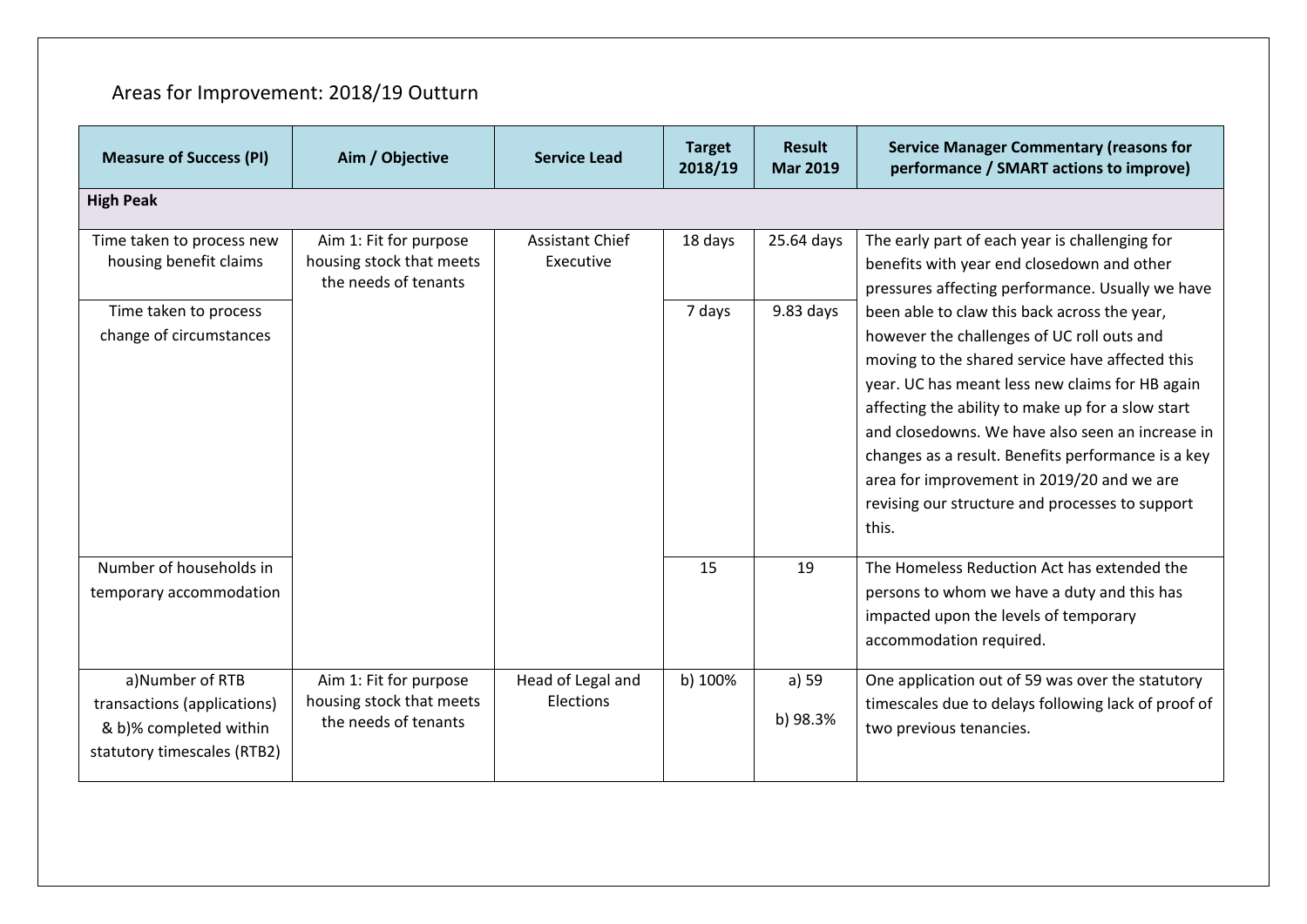| <b>Measure of Success (PI)</b>                                                            | Aim / Objective                                        | <b>Service Lead</b>                     | <b>Target</b><br>2018/19 | <b>Result</b><br><b>Mar 2019</b> | <b>Service Manager Commentary (reasons for</b><br>performance / SMART actions to improve)                                                                                                                                                                                                                                                                                                         |
|-------------------------------------------------------------------------------------------|--------------------------------------------------------|-----------------------------------------|--------------------------|----------------------------------|---------------------------------------------------------------------------------------------------------------------------------------------------------------------------------------------------------------------------------------------------------------------------------------------------------------------------------------------------------------------------------------------------|
| NEW: Number of new<br>sports participation<br>programmes created in<br>priority areas     | Aim 1: Provision of high<br>quality leisure facilities | <b>Head of Service</b><br>Commissioning | 5                        | $\mathbf{1}$                     | The team was short on resources during 2018-19<br>following an instance of long term illness and the<br>departure of the principal officer in December.<br>The remaining officers involved had no<br>experience of delivering projects of this nature;<br>the target has proven to be too ambitious and has<br>therefore been reviewed, implementing a gradual<br>increase over the next 3 years. |
| NEW: Number of new<br>volunteering programmes<br>created in priority areas                |                                                        |                                         | 3                        | $\mathbf 0$                      | We are still in the infancy of delivering<br>programmes in priority areas, existing targets<br>have proven to be too ambitious . Requested that<br>this measure is made contextual to give the team<br>time to re-focus their efforts in the priority areas<br>where we have commenced work, leading to<br>targets being reviewed for 2020-21.                                                    |
| NEW: Number of<br>participants on the High<br>Peak Walking for Health<br>Programme        |                                                        |                                         | 3500                     | 3400                             | The year end result is estimated as not all data<br>has been received for quarter 4. Results for Q1-3<br>were 2628.                                                                                                                                                                                                                                                                               |
| NEW: Number of voluntary<br>clubs/organisations<br>supported with funding<br>applications |                                                        |                                         | 4                        | $\mathbf{1}$                     | The team was short on resources during 2018-19<br>following an instance of long term illness and the<br>departure of the principal officer in December.<br>The target has therefore proven to be too<br>ambitious for this year.                                                                                                                                                                  |
| Average time from request<br>to repair (DLO)                                              | Aim 2: More effective use<br>of Council assets         | <b>Head of Direct</b><br>Services       | 12 days                  | 13.29 days                       | This PI is off target as predicted. The target of 12<br>days is challenging and would have been achieved<br>if the Service Area had been fully staffed at the<br>start of the year.                                                                                                                                                                                                               |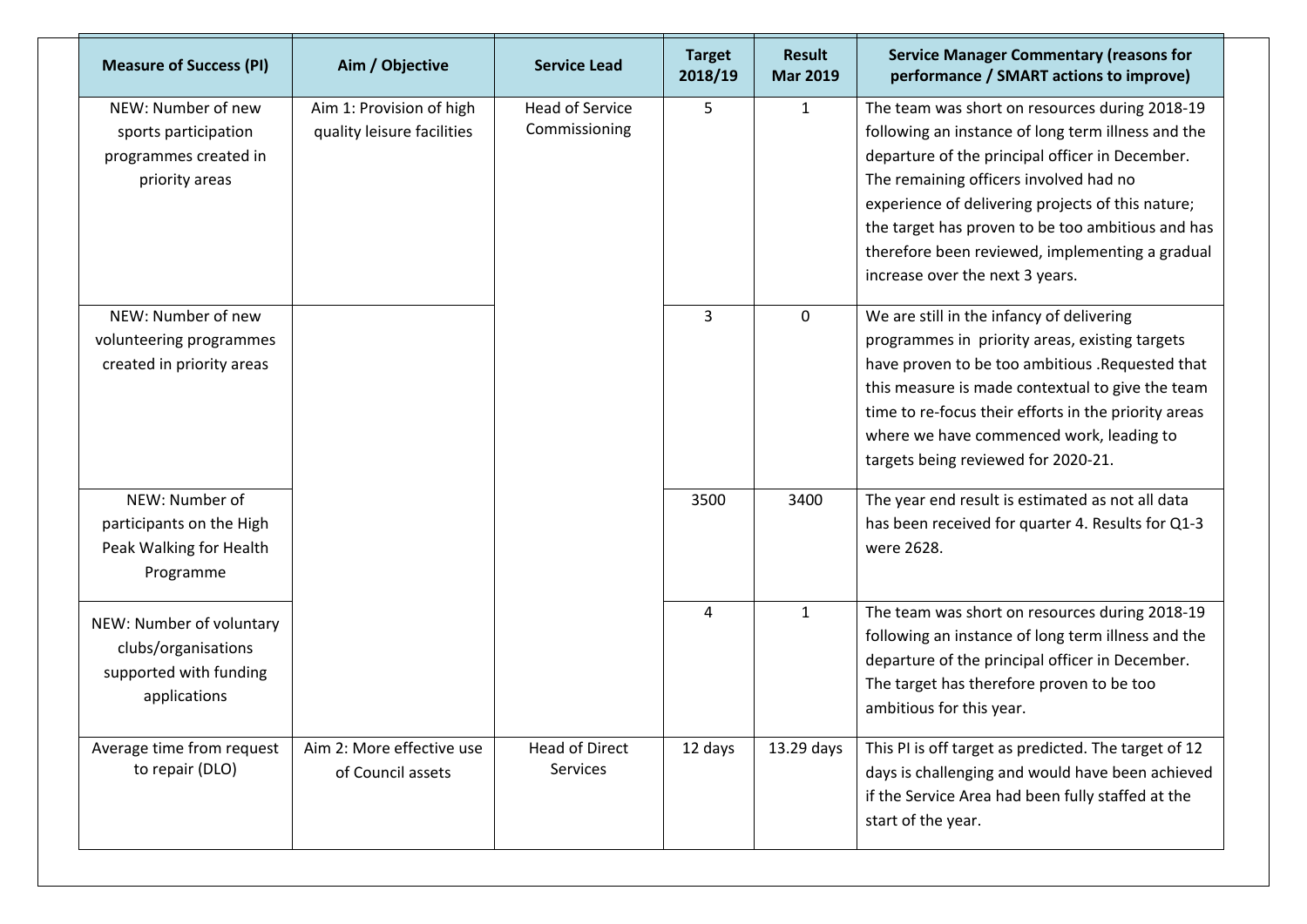| <b>Measure of Success (PI)</b>                                          | Aim / Objective                                                                          | <b>Service Lead</b>                 | <b>Target</b><br>2018/19 | <b>Result</b><br><b>Mar 2019</b> | <b>Service Manager Commentary (reasons for</b><br>performance / SMART actions to improve)                                                                                                                                                                                                                                           |
|-------------------------------------------------------------------------|------------------------------------------------------------------------------------------|-------------------------------------|--------------------------|----------------------------------|-------------------------------------------------------------------------------------------------------------------------------------------------------------------------------------------------------------------------------------------------------------------------------------------------------------------------------------|
| % & Number of council<br>owned business units<br>occupied               | Aim 2: More effective use<br>of Council assets                                           | <b>Head of Assets</b>               | 89.6%                    | 86%(25/29)                       | The void properties at Fairfield Place have<br>affected the result-there is no demand for retail<br>units in that location at present                                                                                                                                                                                               |
| % Rent loss due to vacant<br>stock                                      | Aim 2: Easily available<br>services provided right<br>first time                         | <b>Assistant Chief</b><br>Executive | 0.86%                    | 1.15%                            | Current Rent loss due to vacant stock -<br>£193,841.15<br>£137,504.35 of this figure is for properties on hold<br>(Marian Ct, Alma Square, Church View)<br>£36,393.39 of this figure is for Padfield Main Road<br>and Torr Top Street                                                                                               |
| <b>Website Quality: Socitm</b><br><b>Better Connected</b><br>assessment | Aim 2: Easily available<br>services provided right<br>first time                         | Head of OD &<br>Transformation      | 4 stars                  | 3 stars                          | The next assessment is not due until August 2019                                                                                                                                                                                                                                                                                    |
| Sickness absence per FTE                                                | Aim 2: High performing<br>and motivated workforce                                        | Head of OD &<br>Transformation      | 9 days                   | $10.62$ days                     | Ave days sickness per FTE: Short term 3.67 days.<br>Ave days sickness per FTE: Long term 6.95 days.<br>Year to date there have been 34 cases of long<br>term sickness that amount to 1632 FTE days. 5 of<br>these cases were ongoing at the end of March<br>and are being managed in line with the long term<br>sickness procedure. |
| Value of sundry debt over<br>60 days                                    | Aim 2: Effective use of<br>financial and other<br>resources to ensure value<br>for money | <b>Head of Finance</b>              | 5%<br>reduction          | £184,464.62<br>1.3%<br>increase  | The year end result has been affected by one<br>overdue invoice raised in November 2018 for<br>£30,211.00 payable by DCC in relation to a<br>community grant. The payment is imminent but<br>the delay is due to the Authority not providing<br>paperwork in time and is not the fault of DCC.                                      |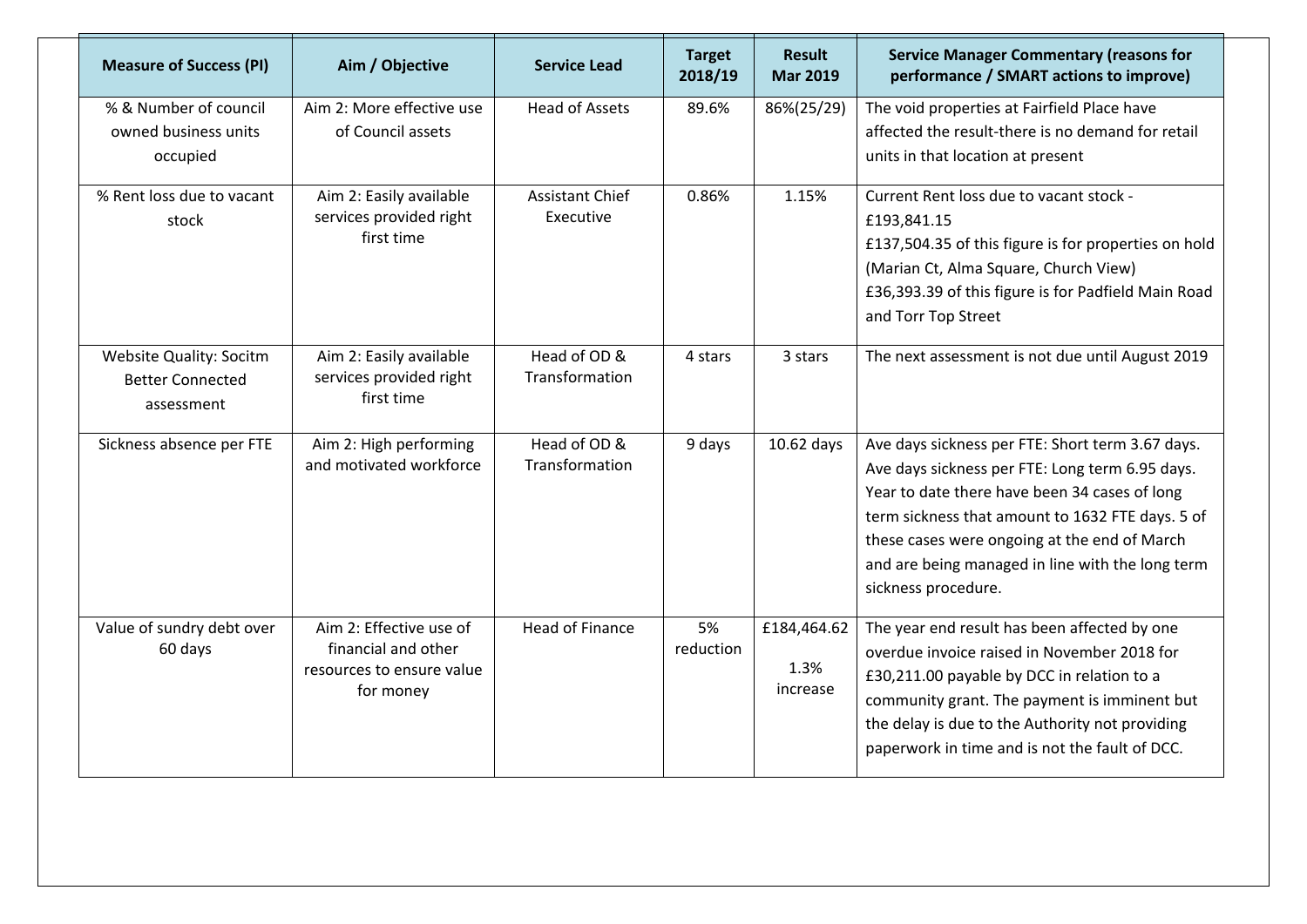| <b>Measure of Success (PI)</b>     | Aim / Objective        | <b>Service Lead</b>    | <b>Target</b><br>2018/19 | <b>Result</b><br><b>Mar 2019</b> | <b>Service Manager Commentary (reasons for</b><br>performance / SMART actions to improve) |
|------------------------------------|------------------------|------------------------|--------------------------|----------------------------------|-------------------------------------------------------------------------------------------|
| % of invoices paid in line         |                        |                        | 96%                      | 95%                              | The year end result has been affected by non-                                             |
| with terms of contract             |                        |                        |                          |                                  | replacement of a staff member and unforeseen                                              |
|                                    |                        |                        |                          |                                  | absences within the team. We are reviewing our                                            |
|                                    |                        |                        |                          |                                  | processes to maximise our efficiency and we                                               |
|                                    |                        |                        |                          |                                  | anticipate a reduction in invoices in the coming                                          |
|                                    |                        |                        |                          |                                  | year due to the outsourcing initiatives. We are                                           |
|                                    |                        |                        |                          |                                  | confident the targets for next year will be                                               |
|                                    |                        |                        |                          |                                  | achieved.                                                                                 |
| % of corporate efficiency          |                        |                        | 100% of                  |                                  | The MTFP is balanced by means of the savings                                              |
| savings met                        |                        |                        | target                   | 90%                              | detailed in the Efficiency and Rationalisation Plan,                                      |
|                                    |                        |                        |                          |                                  | which was approved in February 2017. These                                                |
|                                    |                        |                        | Net                      | 8.34%                            | savings were profiled over a 4 year period running                                        |
| Income variance to budget          |                        |                        | Budget $+/-$             | additional                       | up to 2020/21, with an annual target set for each                                         |
| GF                                 |                        |                        | 5%                       | funding                          | year. Although slippage in the delivery of the                                            |
|                                    |                        |                        | variance                 | income (Q3)                      | 2018/19 savings has led to a shortfall of £56,740                                         |
|                                    |                        |                        |                          |                                  | in the year; the planned savings remain on track                                          |
|                                    |                        |                        |                          |                                  | to be delivered over the remaining life of the Plan.                                      |
|                                    |                        |                        | Net                      |                                  | The 2019/20 to 2022/23 MTFP, approved in                                                  |
| Expenditure variance to            |                        |                        | Budget +/-               | 6.59%                            | February 2019, provides more detail on the                                                |
|                                    |                        |                        | 5%                       | underspend                       | progress achieved to date in the delivery of the                                          |
| budget HRA                         |                        |                        | variance                 | (Q3)                             | planned savings.                                                                          |
|                                    |                        |                        |                          |                                  |                                                                                           |
|                                    |                        |                        |                          |                                  | This data is not yet available from the outturn, so                                       |
|                                    |                        |                        |                          |                                  | Q3 data has been used in proxy.                                                           |
| <b>Pavilion Gardens - footfall</b> | Aim 3: Promote tourism | <b>Head of Service</b> | 601k                     | 547k                             | The Closure of the Octagon until October affected                                         |
|                                    |                        | Commissioning          |                          |                                  | footfall significantly during Q1-3.                                                       |
|                                    |                        |                        |                          |                                  |                                                                                           |
|                                    |                        |                        |                          |                                  |                                                                                           |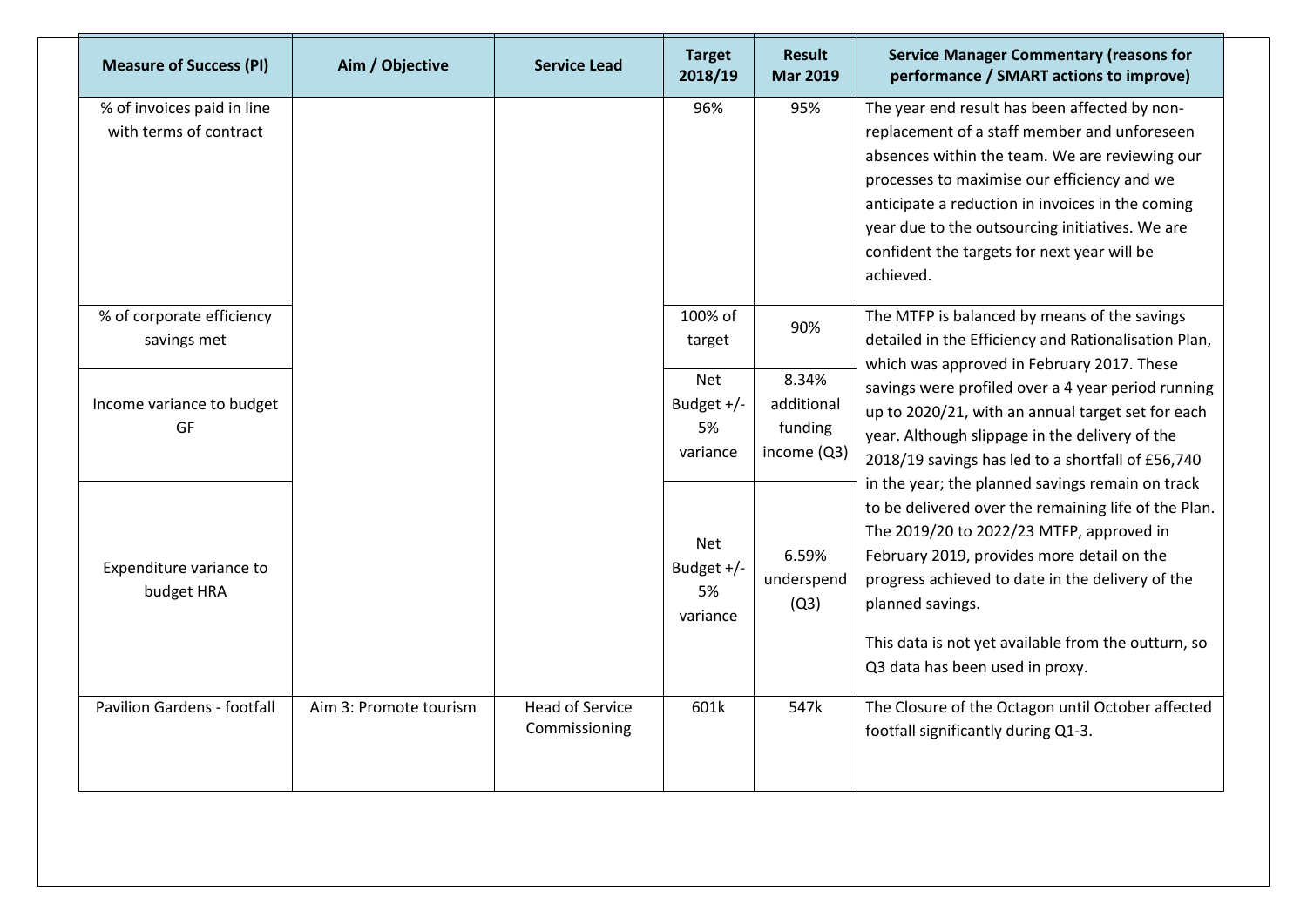| <b>Measure of Success (PI)</b>                                            | Aim / Objective                                                                                    | <b>Service Lead</b>                     | <b>Target</b><br>2018/19 | <b>Result</b><br><b>Mar 2019</b> | <b>Service Manager Commentary (reasons for</b><br>performance / SMART actions to improve)                                                                                                                                                                                                                       |
|---------------------------------------------------------------------------|----------------------------------------------------------------------------------------------------|-----------------------------------------|--------------------------|----------------------------------|-----------------------------------------------------------------------------------------------------------------------------------------------------------------------------------------------------------------------------------------------------------------------------------------------------------------|
| <b>Pavilion Gardens - Trip</b><br>Advisor ratings (% good /<br>excellent) |                                                                                                    |                                         | 93.75%                   | 92.16%                           | 1610 reviews have been submitted on trip advisor<br>with 977 reported as excellent and 507 as 'very<br>good'. Pavilion Gardens is ranked 4th of 25 things<br>to do in Buxton.                                                                                                                                   |
| Agent satisfaction with the<br><b>Planning Service</b>                    | Aim 3: High quality<br>development and building<br>control with an open for<br>business approach   | Head of<br>Development<br>Services      | 80%                      | 70%                              | A review of the team structure is to be completed<br>by July in order to ensure the correct level of<br>resources is applied to provide higher standards<br>of customer service / satisfaction.                                                                                                                 |
| % of planning enforcement<br>cases resolved in 13 weeks                   |                                                                                                    |                                         | 90%                      | 80.60%                           | Resource issues throughout the year have<br>affected the performance result, in light of which<br>a new staff member has recently been appointed<br>in a temporary post. The target of 90% was<br>challenging and a lower target has been<br>suggested for next year which will also align both<br>authorities. |
| % of household waste sent<br>for reuse, recycling and<br>composting       | Aim 4: Effective recycling<br>and waste management                                                 | <b>Head of Service</b><br>Commissioning | 50%                      | 48.5%                            | Results for Quarter 4 are estimated as we are not<br>in receipt of any disposal tonnage data from DCC<br>nor have received March's recycling information<br>from AES.                                                                                                                                           |
| Number of community<br>clean-up campaigns                                 | Aim 4: Provision of high<br>quality public amenities,<br>clean streets and<br>environmental health | <b>Head of Direct</b><br>Services       | 80                       | 63                               | There were only 2 fewer community clean-up<br>campaigns during 2018/19 compared to the<br>previous year. The target was ambitious at 80<br>clean-ups and whilst this was not achieved the<br>overall view is that Communities are still engaged<br>in carrying out clean ups.                                   |
| Friends/Community<br>Groups- number of<br>volunteer hours                 | Aim 4: Provision of quality<br>parks and open spaces                                               | Head of Direct<br><b>Services</b>       | 750                      | 676                              | Whilst this PI has not met its target there is an<br>improvement compared to the previous year.                                                                                                                                                                                                                 |